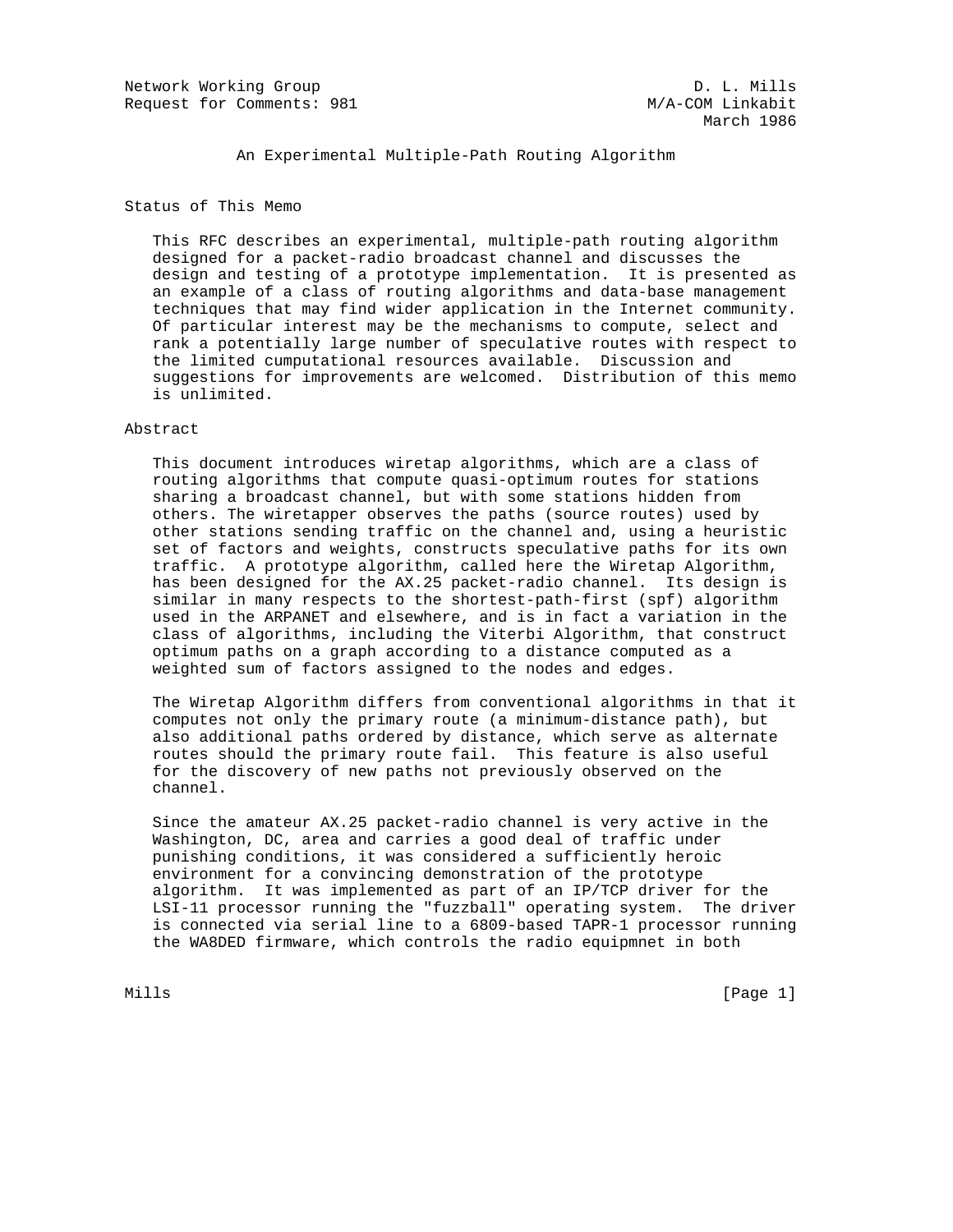virtual-circuit and datagram modes. The prototype implementation provides primary and alternate routes, can route around congested areas and can change routes during a connection. This document describes the design, implementation and initial testing of the algorithm.

### 1. Introduction

 This document describes the design, implementation and initial testing of the Wiretap Algorithm, a dynamic routing algorithm for the AX.25 packet-radio channel [4]. The AX.25 channel operates in CSMA contention mode at VHF frequencies using AFSK/FM modulation at 1200 bps. The AX.25 protocol itself is similar to X.25 link-layer protocol LAPB, but with an extended frame header consisting of a string of radio callsigns representing a path, usually selected by the operator, between two end stations, possibly via one or more intermediate packet repeaters or digipeaters. Most stations can operate simultaneously as intermediate systems digipeaters) and as end systems with respect to the ISO model.

 Wiretap uses passive monitoring of frames transmitted on the channel in order to build a dynamic data base which can be used to determine optimum routes. The algorithm operates in real time and generates a set of paths ordered by increasing total distance, as determined by a shortest-path-first procedure similar to that used now in the ARPANET and planned for use in the new Internet gateway system [2]. The implementation provides optimum routes (with respect to the factors and weights selected) at initial-connection time for virtual circuits, as well as for each datagram transmission. This document is an initial status report and overview of the prototype implementation for the LSI-11 processor running the "fuzzball" operating system.

 The principal advantage in the use of routing algorithms like Wiretap is that digipeater paths can be avoided when direct paths are available, with digipeaters used only when necessary and also to discover hidden stations. In the present exploratory stage of evolution, the scope of Wiretap has been intentionally restricted to passive monitoring. In a later stage the scope may be extended to include the use of active probes to discover hidden stations and the use of clustering techniques to manage the distribution of large quantities of routing information.

 The AX.25 channel interface is the 6809-based TAPR-1 processor running the WA8DED firmware (version 1.0) and connected to the LSI-11 by a 4800-bps serial line. The WA8DED firmware produces as an option a monitor report for each received frame of a selected type,

Mills **Example 2** and the contract of the contract of the contract of the contract of  $[$  Page 2  $]$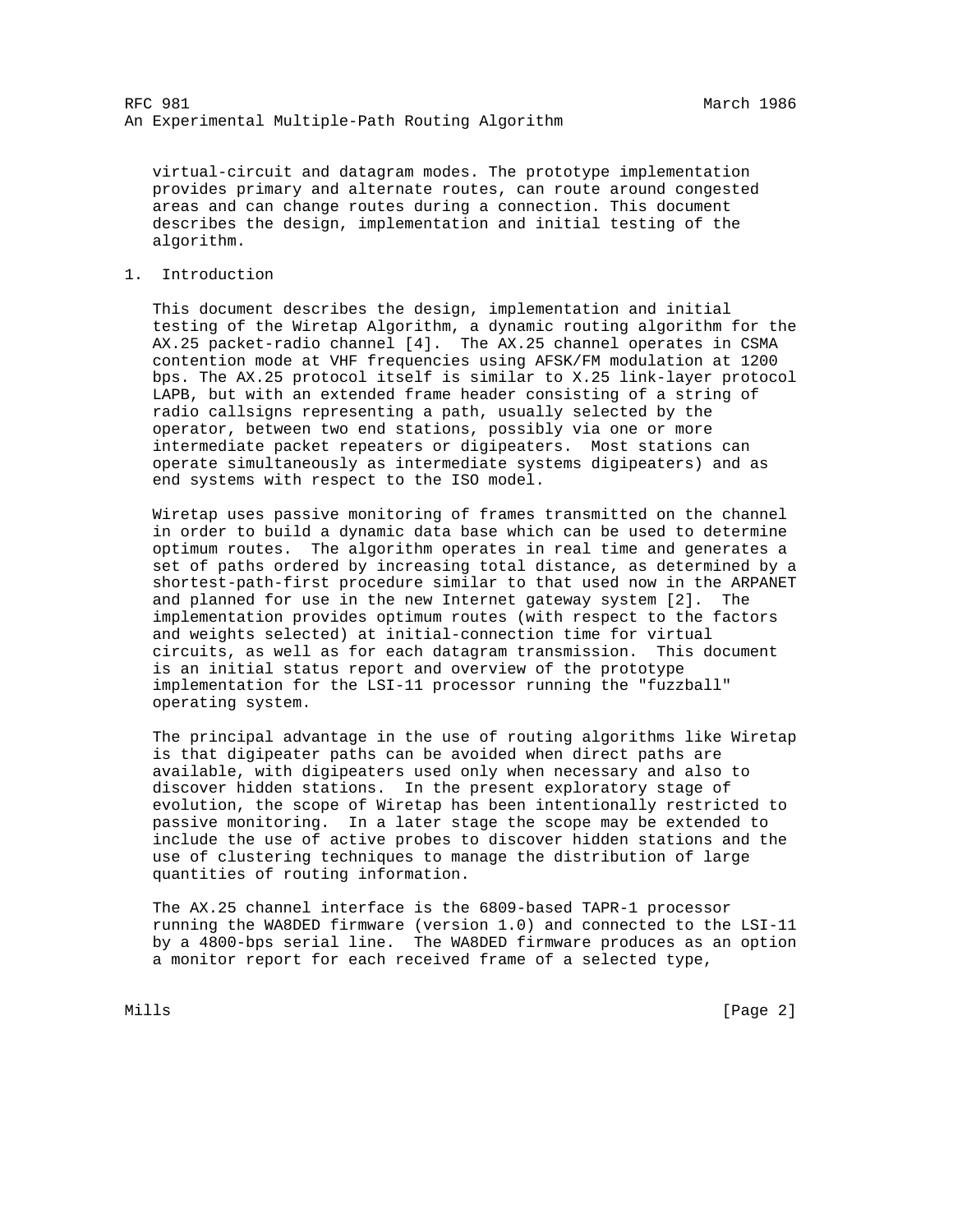including U, I and S frames. Wiretap processes each of these to extract routing information and (optionally) saves them in the system log file. Following is a typical report:

fm KS3Q to W4CQI via WB4JFI-5\* WB4APR-6 ctl I11 pid F0

 The originating station is KS3Q and the destination is W4CQI. The frame has been digipeated first by WB4JFI-5 and then WB4APR-6, is an I frame (sequence numbers follow the I indicator) and has protocol identifier F0 (hex). The asterisk "\*" indicates the report was received from that station. If no asterisk appears, the report was received from the originator.

2. Design Principles

 A path is a concatenation of directed links originating at one station, extending through one or more digipeaters and terminating at another station. Each link is characterized by a set of factors such as cost, delay or throughput that can be computed or estimated. Wiretap computes several intrinsic factors for each link and updates the routing data base, consisting of node and link tables. The weighted sum of these factors for each link is the distance of that link, while the sum of the distances for each link in the path is the distance of that path.

 It is the intent of the Wiretap design that the distance of a link reflect the a-priori probability that a packet will successfully negotiate that link relative to the other choices possible at the sending node. Thus, the probability of a non-looping path is the product of the probabilities of its links. Following the technique of Viterbi [1], it is convenient to represent distance as a logarithmic transformation of probability, which then becomes a metric. However, in the following the underlying probabilities are not considered directly, since the distances are estimated on a heuristic basis.

 Wiretap incorporates an algorithm which constructs a set of paths, ordered by distance, between given end stations according to the factors and weights contained in the routing data base. Such paths can be considered optimum routes between these stations with respect to the given assignment of factors and weights. In the prototype implementation one of the end stations must be the Wiretap station itself; however, in principle, the Wiretap station can generate routes for other stations subject to the applicability of the information in its data base.

Note that Wiretap in effect constructs minimum-distance paths in the

Mills **Example 20** (Page 3)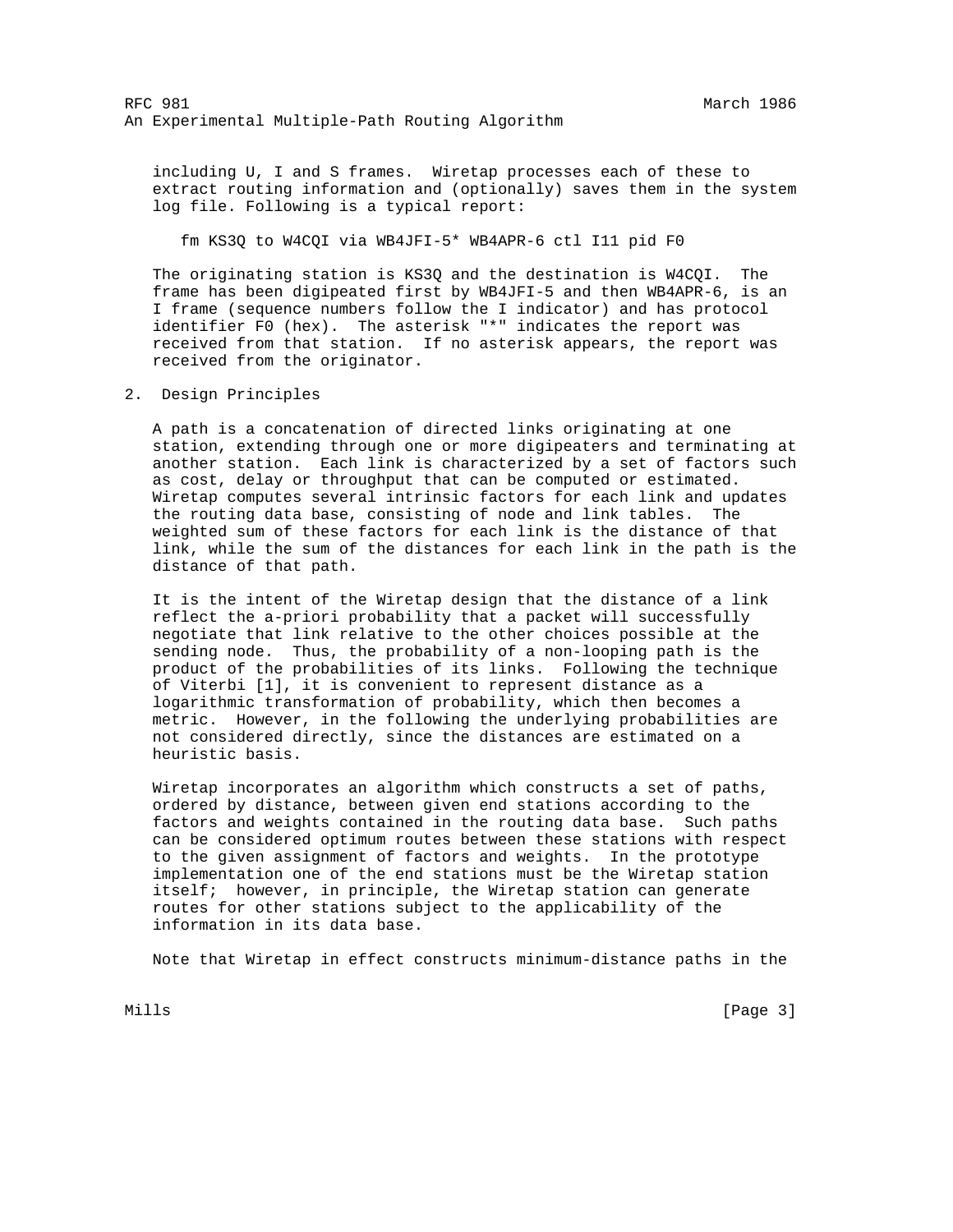direction from the destination station to the Wiretap station and, based on that information, then computes the optimum reciprocal routes from the Wiretap station to the destination station. The expectation is that the destination station also runs its own routing algorithm, which then computes its own optimum reciprocal routes (i.e. the optimum direct routes from the Wiretap station). However, the routing data bases at the two stations may diverge due to congestion or hidden stations, so that the computed routes may not coincide.

 In principle, Wiretap-computed routes can be fine-tuned using information provided not only by its directly communicating stations but others that may hear them as well. The most interesting scenario would be for all stations to exchange Wiretap information using a suitable distributed protocol, but this is at the moment beyond the scope of the prototype implementation. Nevertheless, suboptimum but useful paths can be obtained in the traditional and simple way with one station using a Wiretap-computed route and the other its reciprocal, as determined from the received frame header. Thus, Wiretap is compatible with existing channel procedures and protocols.

3. Implementation Overview

 The prototype Wiretap implementation for the LSI-11 includes two routines, the wiretap routine, which extracts information from received monitor headers and builds the routing data base, and the routing routine, which calculates paths using the information in the data base. The data base consists of three tables, the channel table, node table and link table. The channel table includes an entry for each channel (virtual circuit) supported by the TAPR-1 processor running the WA8DED firmware, five in the present configuration. The structure and use of this table are only incidental to the algorithm and will not be discussed further.

 The node table includes an entry for each distinct callsign (which may be a collective or beacon identifier) heard on the channel, together with node-related routing information, the latest computed route and other miscellaneous information. The table is indexed by node ID (NID), which is used in the computed route and in other tables instead of the awkward callsign string. The link table contains an entry for each distinct (unordered) node pair observed in a monitor header. Each entry includes the from-NID and to-NID of the first instance found, together with link-related routing information and other miscellaneous information. Both tables are dynamically managed using a cache algorithm based on a weighted least-recently-used replacement mechanism described later.

Mills [Page 4] [Page 4] [Page 4] [Page 4] [Page 4] [Page 4] [Page 4] [Page 4] [Page 4] [Page 4] [Page 4] [Page 4] [Page 4] [Page 4] [Page 4] [Page 4] [Page 4] [Page 4] [Page 4] [Page 4] [Page 4] [Page 4] [Page 4] [Page 4]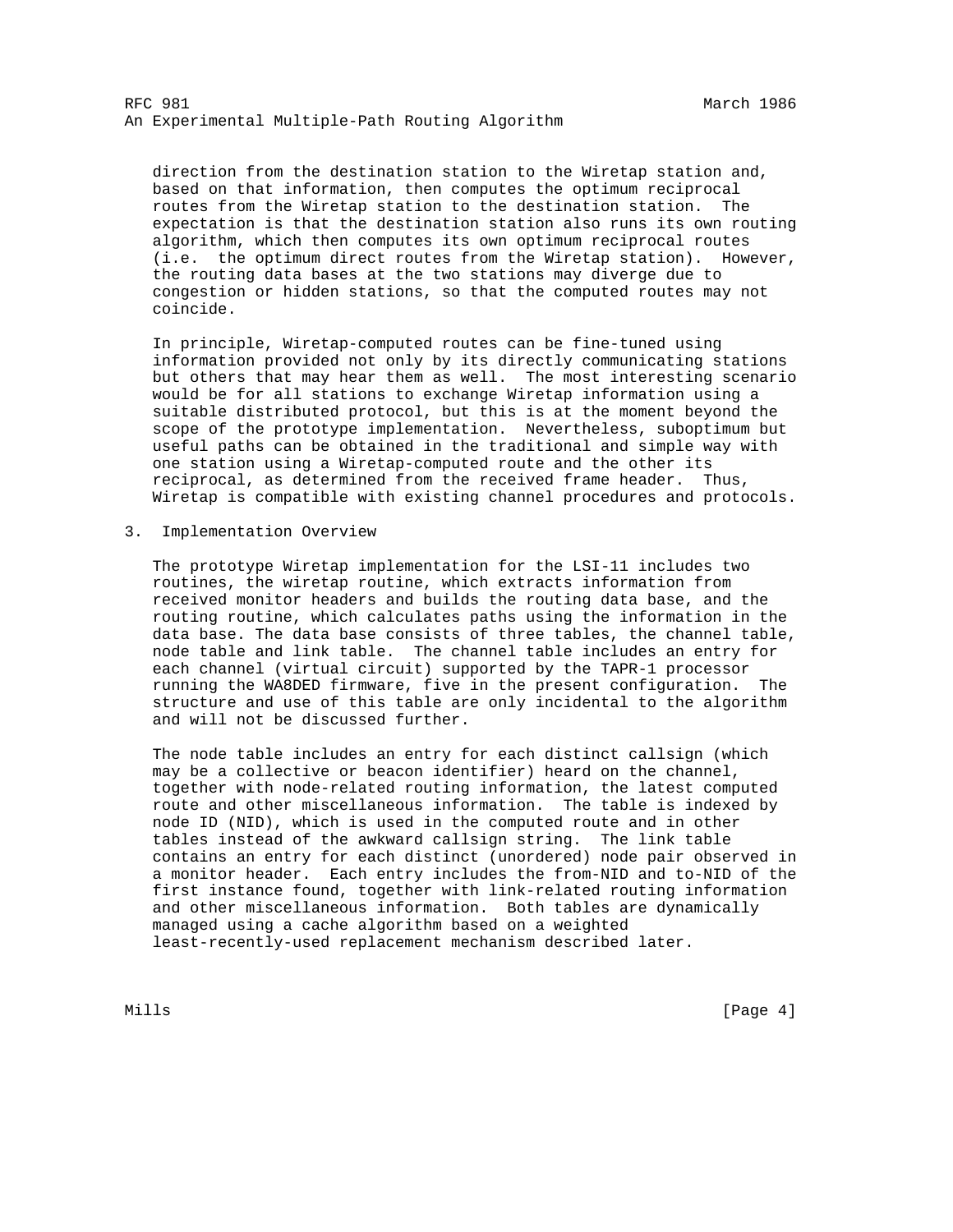The example discussed in Appendix A includes candidate node and link tables for illustration. These tables were constructed in real time by the prototype implementation from off-the-air monitor headers collected over a typical 24-hour period. Each node table entry requires 26 bytes and each link table entry four bytes. The maximum size of the node table is presently 75 entries, while that of the link table is 150 entries. Once the cache algorithm has stabilized for a day or two, it is normal to have about 60 entries in the node table and 100 entries in the link table.

 The node table and link table together contain all the information necessary to construct a network graph, as well as calculate paths on that graph between any two end stations, not just those involving the Wiretap station. Note, however, that the Wiretap station does not in general hear all other stations on the channel, so may choose suboptimum routes. However, in the Washington, DC, area most stations use one of several digipeaters, which are in general heard reliably by other stations in the area. Thus, a Wiretap station can eventually capture routes to almost all other stations using the above tables and the routing algorithm described later.

4. The Wiretap Routine

 The wiretap routine is called to process each monitor header. It extracts each callsign from the header in turn and searches the node table for corresponding NID, making a new entry and NID if not already there. The result is a string of NIDs, starting at the originating station, extending through a maximum of eight digipeaters and ending at the destination station. For each pair of NIDs along this string the link table is searched for either the direct link, as indicated in the string, or its reciprocal; that is, the direction towards the originator.

 The operations that occur at this point can be illustrated by the following diagram, which represents a monitor header with apparent path from station 4 to station 6 via digipeaters 7, 2 and 9 in sequence. It happens the header was heard by the Wiretap station (0) from station 2.

 (4) (7) (2) (9) (6) orig o------>o<=====>o------>o------>o dest | | V (0) wiretap

Mills [Page 5]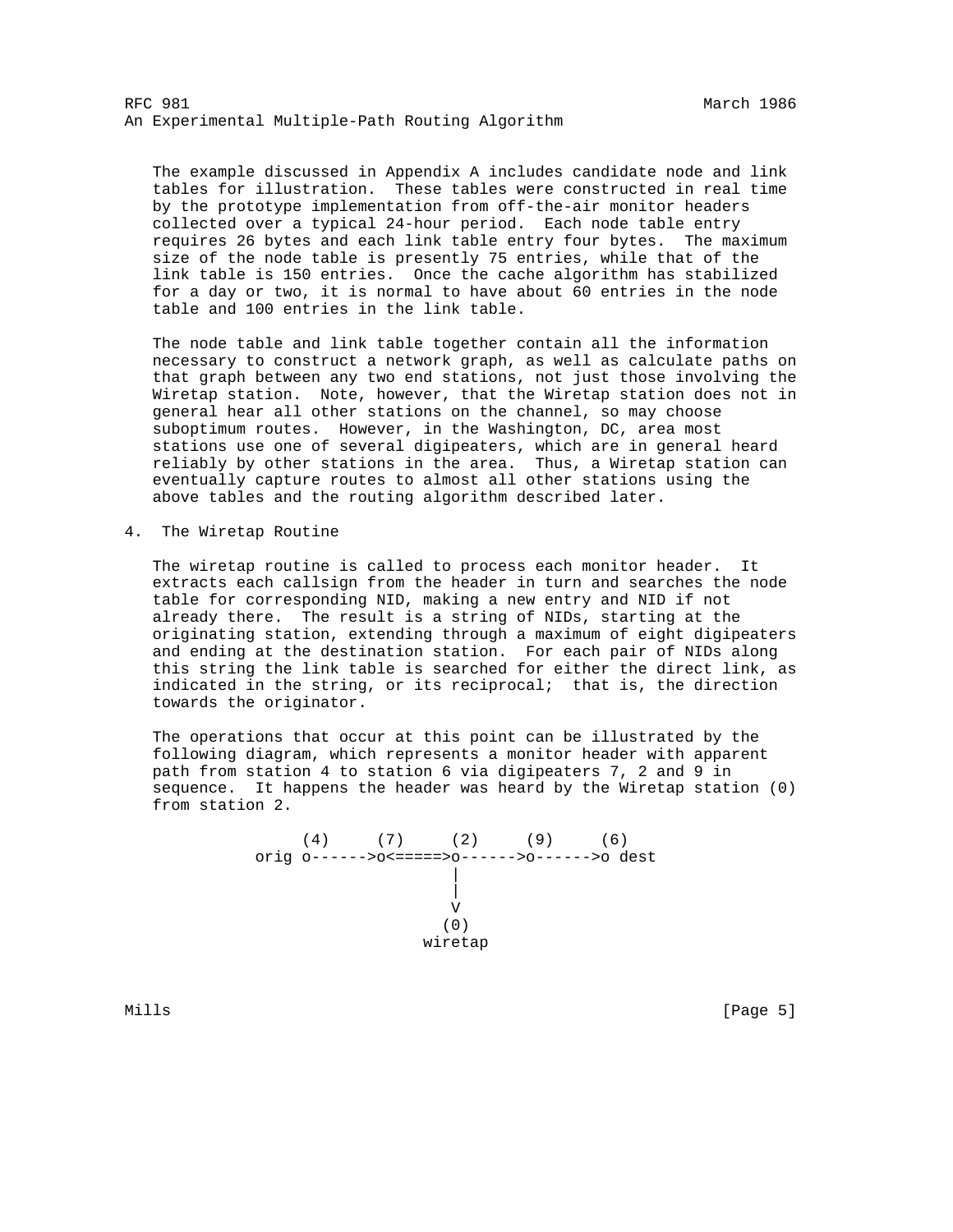Presumably, the fact that the header was heard from station 2 indicates the path from station 4 to station 2 and then to station 0 is viable, so that each link along this path can be marked "heard" in that direction. However, the viability of the path from station 2 to station 6 can only be presumed, unless additional evidence is available. If in fact the header is from an AX.25 I or S frame (but not a U frame), an AX.25 virtual circuit has apparently been previously established between the end stations and the presumption is strengthened. In this case each link from 4 to 6 is marked "synchronized" (but not the link from 2 to 0).

 Not all stations can both originate frames and digipeat them. Station 4 is observed to originate and station 7 to digipeat, but station 9 is only a presumptive digipeater and no evidence is available that the remaining stations can originate frames. Thus, the link from station 4 to station 7 is marked "source" and from station 7 to station 2 is marked "digipeated."

 Depending on the presence of congestion and hidden stations, it may happen that the reciprocal path in the direction from station 6 to station 4 has quite different link characteristics; therefore, a link can be recognized as heard in each direction independently. In the above diagram the link between 2 and 7 has been heard in both directions and is marked "reciprocal". However, there is only one synchronized mark, which can be set in either direction. If a particular link is not marked either heard or synchronized, any presumption on its viability to carry traffic is highly speculative (the traffic is probably a beacon or "CQ"). If later marked synchronized the presumption is strengthened and if later marked heard in the reciprocal direction the presumption is confirmed.

 Experience shows that a successful routing algorithm for any packet-radio channel must have provisions for congestion avoidance. There are two straightforward ways to cope with this. The first is a static measure of node congestion based on the number of links in the network graph incident at each node. This number is computed by the wiretap routine and stored in the node table as it adds entries to the link table.

 The second, not yet implemented, is a dynamic measure of node congestion which tallies the number of link references during the most recent time interval (of specified length). The current plan was suggested by the reachability mechanism used in the ARPANET and the Exterior Gateway Protocol [3]. An eight-bit shift register for each node is shifted in the direction from high-order to low-order bits, with zero-bits preceeding the high-order bit, at the rate of one shift every ten seconds. If during the preceeding ten-second

Mills **Example 2** (Page 6) **Mills**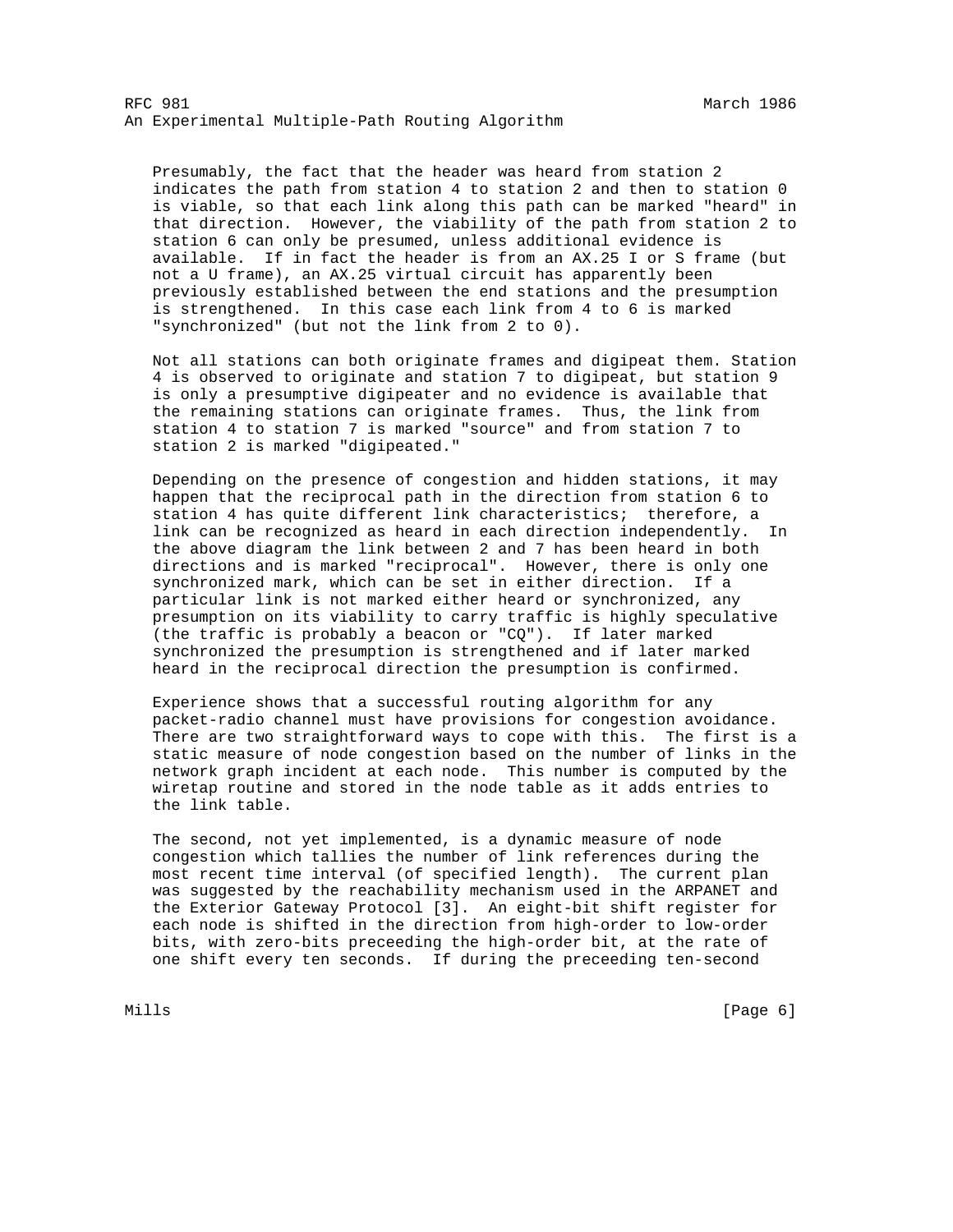period a header with a path involving that node is found, the high-order bit of the register is set to one. When a path is calculated the number of one-bits in the register is totalled and used as a measure of dynamic node congestion. Thus, the time interval specified is 80 seconds, which is believed appropriate for the AX.25 channel dynamics.

5. Factor Computations and Weights

 The data items produced by the wiretap routine are processed to produce a set of factors that can be used by the routing routine to develop optimum routes. In order to insure a stable and reliable convergence as the routing algorithm constructs and discards candidate paths leading to these routes, the factor computations should have the following properties:

- 1. All factors should be positive, monotone functions which increase in value as system performance degrades from optimum.
- 2. The criteria used to estimate link factors should be symmetric; that is, their values should not depend on the particular direction the link is used.
- 3. The criteria used to estimate node factors should not depend on the particular links that traffic enters or leaves the node.

 Each factor is associated with a weight assignment which reflects the contribution of the factor in the distance calculation, with larger weights indicating greater importance. For comparison with other common routing algorithms, as well as for effective control of the computational resources required, it may be desirable to impose additional restrictions on these computations, which may be a topic for further study. Obviously, the success of this routing algorithm depends on cleverly (i.e. experimentally) determined factor computations and weight assignments.

 The particular choices used in the prototype implementation should be considered educated first guesses that might be changed, perhaps in dramatic ways, in later implementations. Nevertheless, the operation of the algorithm in finding optimum routes over all choices in factor computations and weights is unchanged. Recall that the wiretap routine generates data items for each node and link heard and saves them in the node and link tables. These items are processed by the routing routine to generate the factors shown below in Table 1 and Table 2.

Mills [Page 7] [Page 7] [Page 7] [Page 7] [Page 7] [Page 7] [Page 7] [Page 7] [Page 7] [Page 7] [Page 7] [Page 7] [Page 7] [Page 7] [Page 7] [Page 7] [Page 7] [Page 7] [Page 7] [Page 7] [Page 7] [Page 7] [Page 7] [Page 7]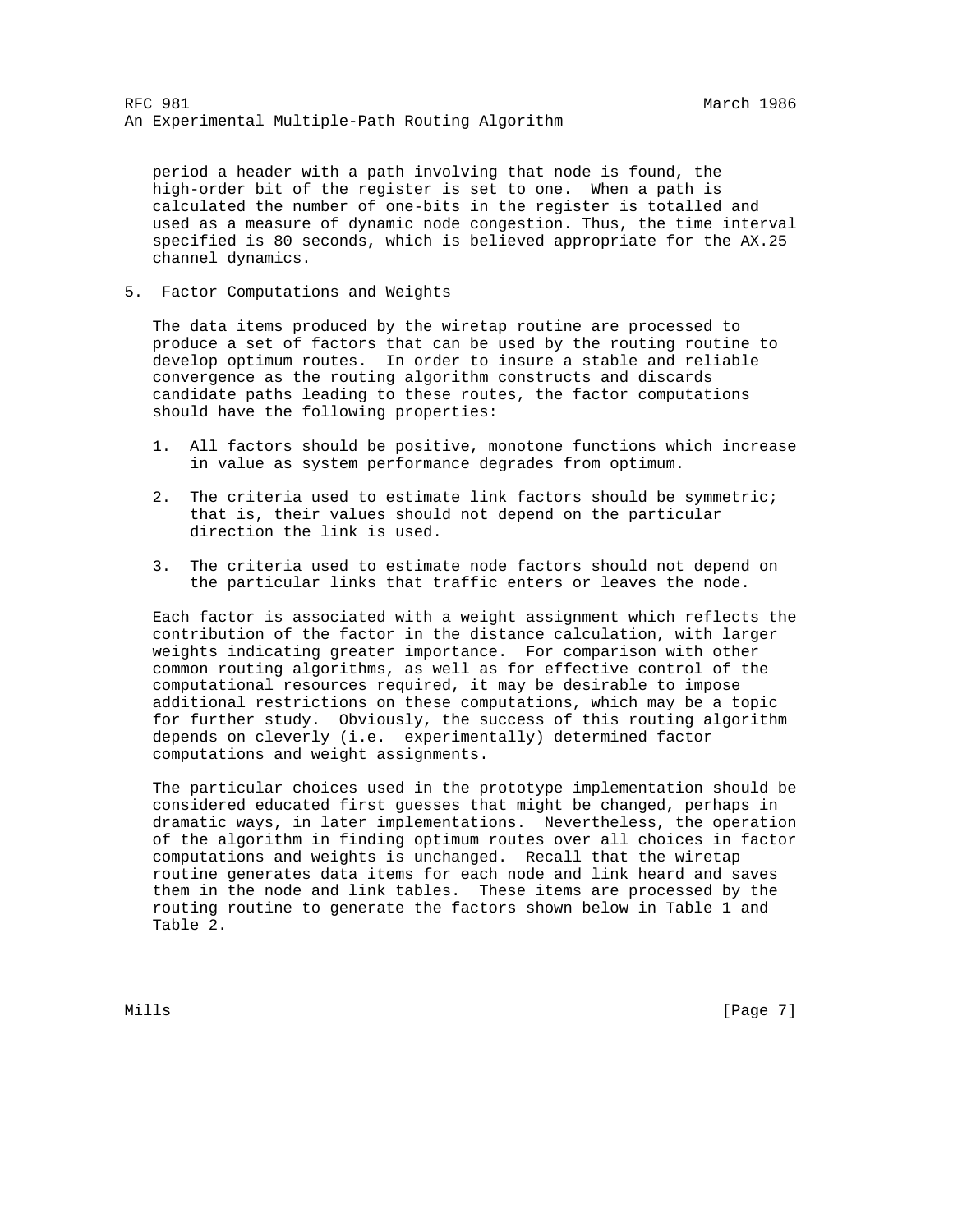|      | Factor Weight Name |            | How Determined                                |
|------|--------------------|------------|-----------------------------------------------|
| f0   | 30                 | hop        | 1 for each link                               |
| f1   | 50                 | unverified | 1 if not heard either direction               |
| f 2. | 5.                 |            | non-reciprocal 1 if not heard both directions |
| f3   | 5                  |            | unsynchronized 1 if no I or S frame heard     |

Table 1. Link Factors

|     | Factor Weight Name       |            | How Determined                 |
|-----|--------------------------|------------|--------------------------------|
| f4  | 5.                       | complexity | 1 for each incident link       |
| f5  | 20                       | digipeated | 1 if station does not digipeat |
| f 6 | $\overline{\phantom{a}}$ | congestion | (see text)                     |

Table 2. Node Factors

 With regard to link factors, the "hop" factor is assigned as one for each link and represents the bias found in other routing algorithms of this type. The intent is that the routing mechanism degenerate to minimum-hop in the absence of any other information. The "unverified" factor is assigned as one if the heard bit is not set (not heard in either direction), while the "non-reciprocal" factor is assigned as one if the reciprocal bit is not set (not heard in both directions). The "unsynchronized" factor is assigned as one if the synchronized bit is not set (no I or S frames observed in either direction).

 With regard to node factors, the "complexity" factor is computed as the number of links incident at the node, while the "congestion" factor is to be computed as the number of intervals in the eight ten-second intervals preceding the time of observation in which a frame was transmitted to or through the node. The "digipeated" factor is assigned as one if the node is only a source (i.e. no digipeated frames have been heard from it). For the purposes of path-distance calculations, the node factors are taken as zero for the endpoint nodes, since their contribution to any path would be the same.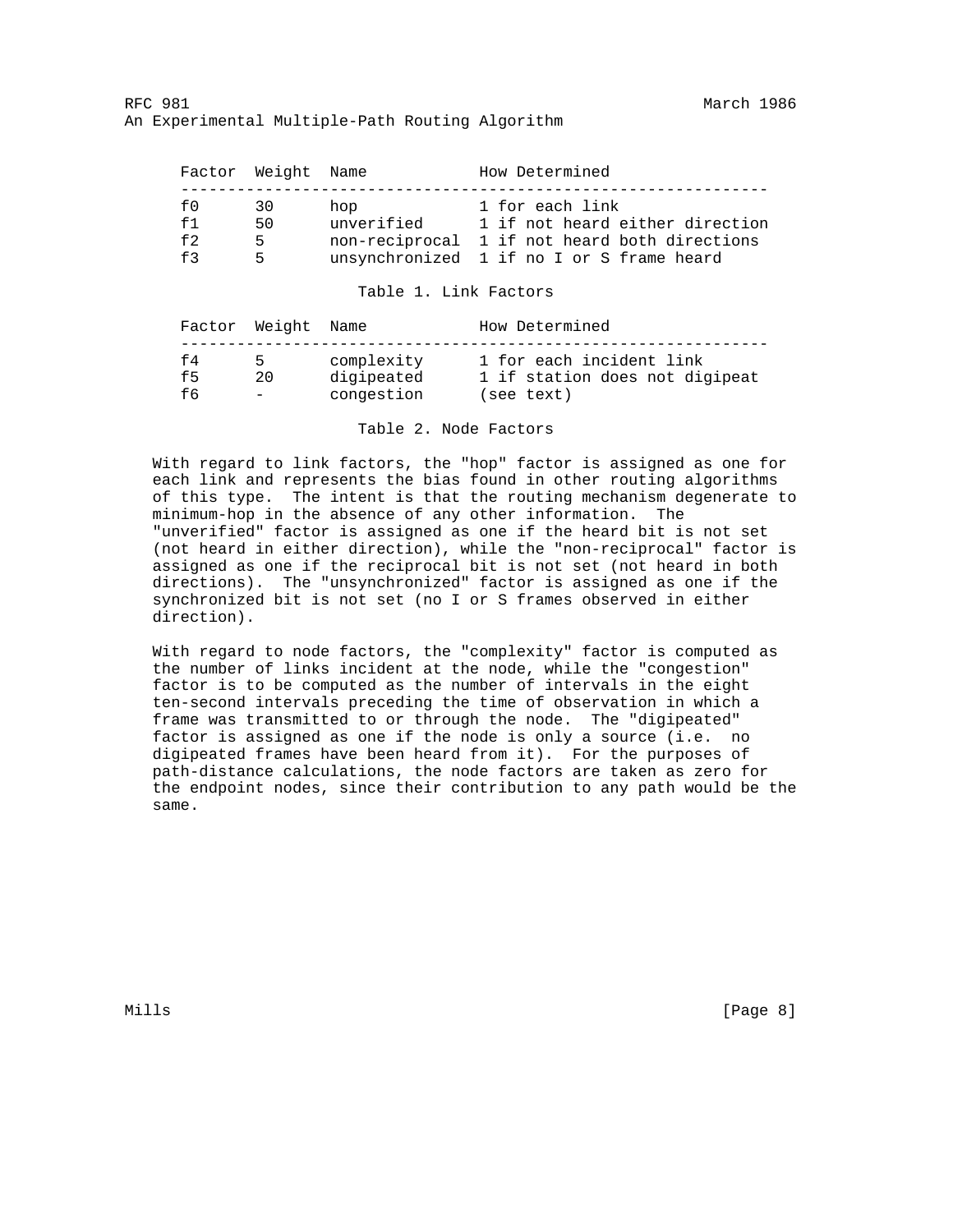## 6. The Routing Routine

 The dynamic data base built by the wiretap routine is used by the routing routine to compute routes as required. Ordinarily, this needs to be done only when the first frame to a new destination is sent and at intervals thereafter, with the intervals perhaps modulated by retry count together with congestion thresholds, etc. The technique used is a variation of the Viterbi Algorithm [1], which is similar to the the shortest-path-first algorithm used in the ARPANET and elsewhere [2]. It operates by constructing a set of candidate paths on the network graph from the destination to the source in increasing number of hops. Construction continues until all the complete paths satisfying a specified condition are found, following which one with minimum distance is selected as the primary route and the others ranked as alternate routes.

 There are a number of algorithms to determine the mimimum-distance path on a graph between two nodes with given metric. The prototype implementation operates using a dynamic path list of entries derived from the link table. Each list entry includes (a) the NID of the current node, (b) a pointer to the preceding node on the path and  $(c)$  the hop count and (d) distance from the node to the final destination node of the path:

### [ NID, pointer, hop, distance ] .

 The algorithm starts with the list containing only the entry [ dest-NID, 0, 0, 0 ], where dest-NID is the final destination NID, and then scans the list starting at this entry. For each such entry it scans the link table for all links with either to-NID or from-NID matching NID and for each one found inserts a new entry:

[ new-NID, new-pointer, hop + 1, distance + weight ] ,

 where the new-NID is the to-NID of the link if its from-NID matches the old NID and the from-NID of the link otherwise. The new-pointer is set at the address of the old entry and the weight is computed from the factors and weights as described previously. The algorithm coontinues to select succeeding entries and scan the link table until no further entries remain to be processed, the allocated list area is full or the maximum hop count or distance are exceeded, as explained below.

 Note that in the Viterbi Algorithm, which operates in a similar manner, when paths merge at a single node, all except one of the minimum-distance paths (called survivors) are abandonded. If only one of the minimum-distance paths is required, Wiretap does the same;

Mills [Page 9]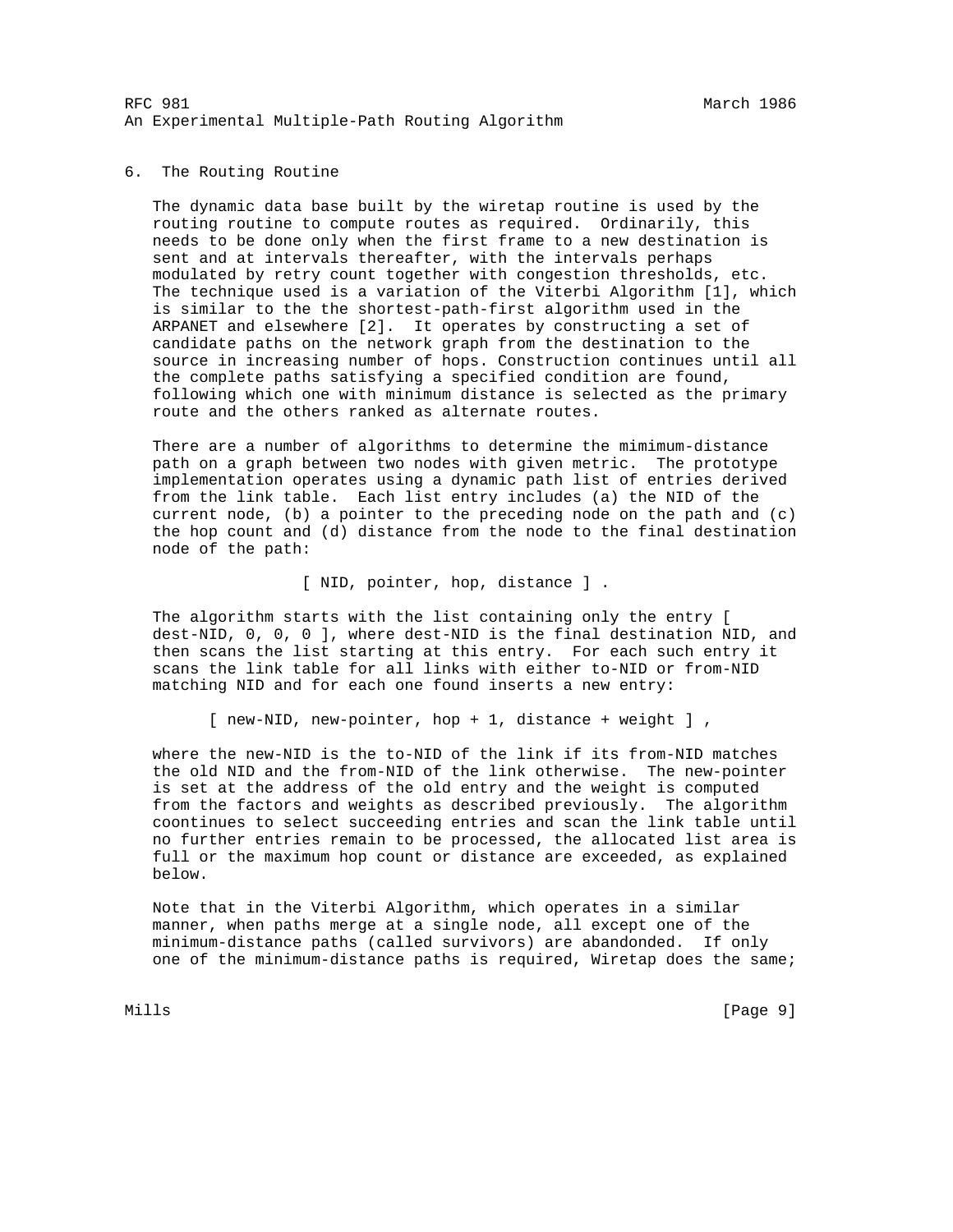however, in the more general case where alternate paths are required, all non-looping paths are potential survivors. In order to prevent a size explosion in the list, as well as to suppress loops, new list entries with new-NID matching the NID of an existing entry on the path to the final destination NID are suppressed and paths with hop counts exceeding (currently) eight or distances exceeding 255 are abandoned.

 If the Wiretap station NID is found in the from-NID of an entry inserted in the list, a complete path has been found. The algorithm remembers the minimum distance and minimum hop count of the complete paths found as it proceeds. When only one of the minimum-distance paths (primary route) is required, then for any list entry where the distance exceeds the minimum distance or the hop count exceeds the maximum hop count (plus one), the path is abandoned and no further processing done for it. When alternate routes are required the hop-count test is used, but the minimum-distance test is not.

 The above pruning mechanisms are designed so that the the algorithm always finds all complete paths with the minimum hop count and the minimum hop count (plus one), which are designated the alternate routes. The assignment of factor computations and weights is intended to favor minimum-hop paths under most conditions, but to allow the path length to grow by no more than one additional hop under conditions of extreme congestion. Thus, the minimum-distance path (primary route) must be found among the alternate paths, usually, but not always, one of the minimum-hop paths.

 At the completion of processing the complete paths are ranked first by distance, then by the order of the final entry in the list, which is in hop-count order by construction, to establish a well-defined ordering. The first of these paths represents the primary route, while the remaining represent alternatives should all lower-ranked routes fail.

 Some idea of the time and space complexity of the routing routine can be determined from the observation that the computations for all primary and secondary routes of the example in Appendix A with 58 nodes and 98 links requires a average of about 30 list entries, but occasionally overflows the maximum size, currently 100 entries. Each step requires a scan of all the links and a search (for loops) along the maximum path length, which in principle can add most of the links to the list for each new hop. Obviously, the resources required can escalate dramatically, unless effective pruning techniques such as the above are used.

The prototype implementation requires 316 milliseconds on an

Mills [Page 10]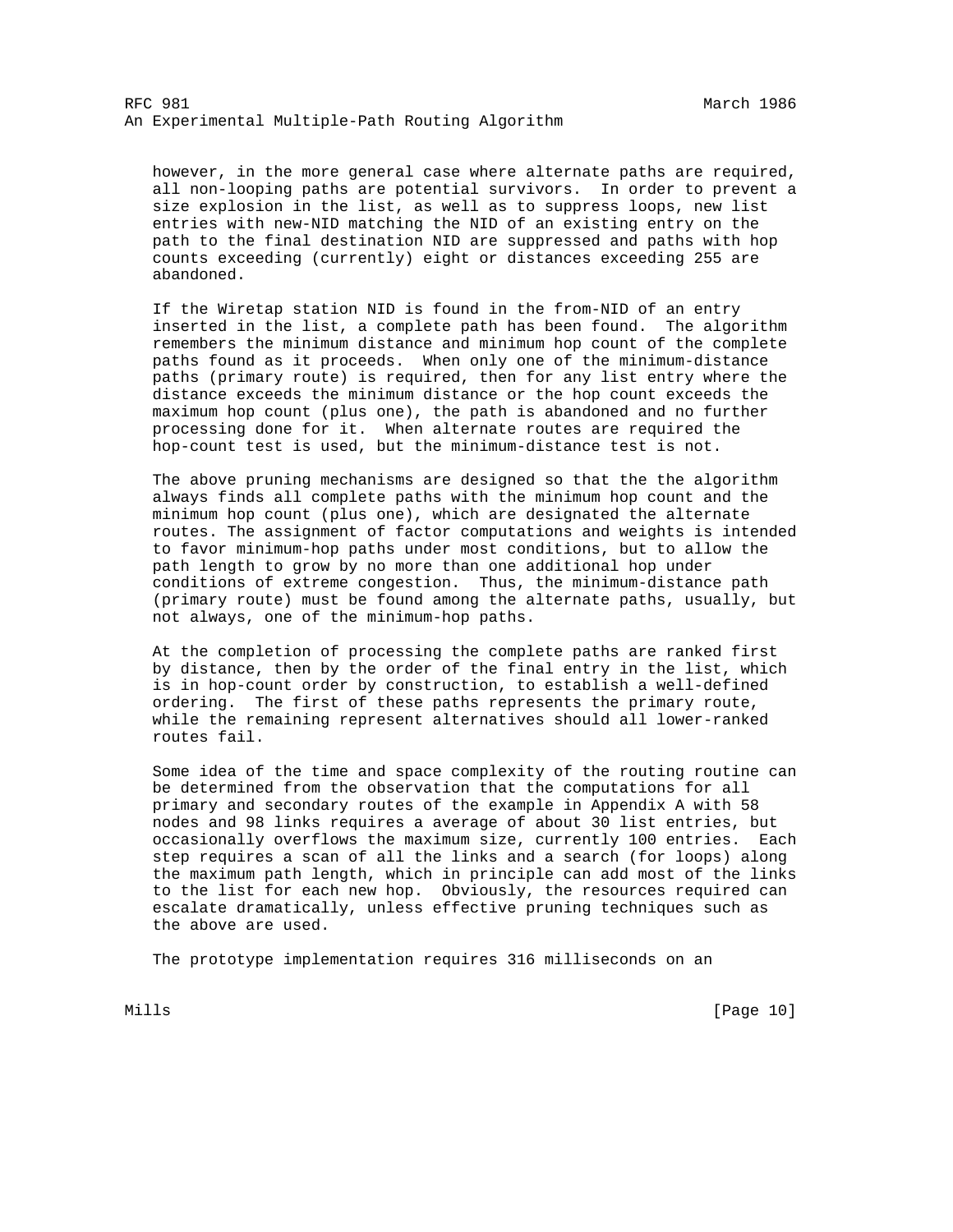LSI-11/73 to calculate the 58 primary routes to all 58 nodes for an average of about 5.4 milliseconds per route. The implementation requires 1416 milliseconds to calculate the 201 combined primary and alternate routes to all 58 nodes for an average of about 3.4 milliseconds per route.

# 7. Data Base Housekeeping

 In normal operation Wiretap tends to pick up a good deal of errors and random junk, since it can happen that a station may call any other station using ad-hoc heuristics and often counterproductive strategies. The result is that Wiretap may add speculative and erroneous links to the data base. In practice, this happens reasonably often as operators manually try various paths to stations that may be shut down, busy or blocked by congestion. Nevertheless, since Wiretap operates entirely by passive monitoring, speculative links may represent the principal means for discovery of new paths.

 The number of nodes and links, speculative or not, can grow without limit as the Wiretap station continues to monitor the channel. As the size of the node table or link table approaches the maximum, a garbage-collection procedure is automatically invoked. The procedure used in the prototype implementation was suggested by virtual-memory storage-management techniques in which the oldest unreferenced page is replaced when a new page frame is required. Every link table entry includes an age field, which is incremented once each minute if its value is less than 60, once each hour otherwise and reset to zero when the link is found in a monitor header. When new space is required in the link table, the link with the largest product of age and distance, as determined by the factor computations and weights, is removed first.

 Every node table entry includes the congestion factor mentioned above, which is a count of the number of links (plus one) incident at that node. As links are removed from the link table, these counts are decremented. If the count for some node decrements to one, that node is removed. Thus, if new space is required in the node table, links are removed as described above until the required space is reclaimed.

 In addition to the above, and in order to avoid capture of the tables by occasional speculative spasms on one hand and stagnation due to excessively stale information on the other, if the age counter exceeds a predetermined threshold, currently fifteen minutes for a speculative link and 24 hours for other links, the link is removed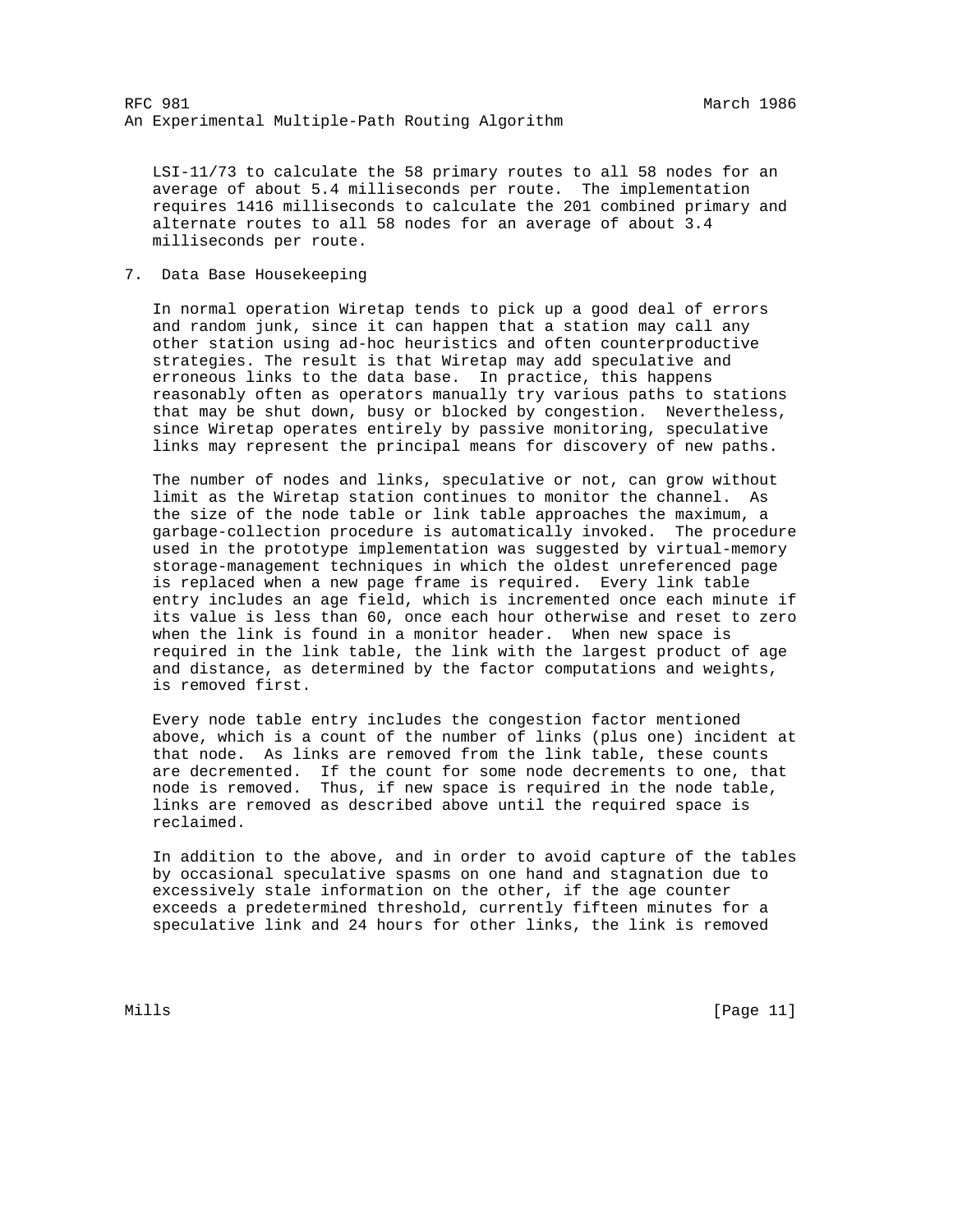from the data base regardless of distance. It is expected that these procedures will be improved as experience with the implementation matures.

8. Summary and Directions for Further Development

 Wiretap represents an initial experiment and evaluation of the effectiveness of passive monitoring in the management of the AX.25 packet-radio channel. While the results of initial experiments have been encouraging, considerable work needs to be done in the optimization effectively, some experience needs to be gained in the day-to-day operation of the prototype system during which various combinations of weight assignments can be tried.

 The prototype implementation has been in use for about four months at this writing; however, a number of lessons were quickly learned. The implementation includes a finite-state automaton to manage initial connection requests, including the capability to retry SABM frames along alternate routes computed by Wiretap. A simple but effective heuristic is used to generate speculative paths by artificially adding links between the destination station and the Wiretap station together with all other stations in the node table identified as digipeaters. The algorithm then operates as described above to generate the primary and alternate routes. An example of this technique is given in the Appendix.

 This technique works very well, at least in the initial-connection phase of virtual-circuit mode, although it requires significant computational resources, due to the large number of possible paths ranging from reasonable to outrageous. In the case of datagram mode only the primary route is computed. The heuristic path-abandonment strategy outlined above is a critical performance determinant in this area.

 While there is a mechanism for the TAPR-1 processor to notify the prototype implementation that a lower-level AX.25 virtual circuit has failed, so that an alternate path can be tried, there is no intrinsic mechanism to signal the failure of an upper-level TCP connection, which uses IP datagrams wrapped in AX.25 I frames (connection mode) or UI frames (connectionless mode). This is a generic problem with any end-system protocol where the peers are located physically distant from the link-level entities. Experience indicates the value of providing a two-way conduit to share control information between protocol layers may be seriously underestimated.

 The prototype implementation manages processor and storage demands in relatively simple ways, which can result in considerable

Mills [Page 12]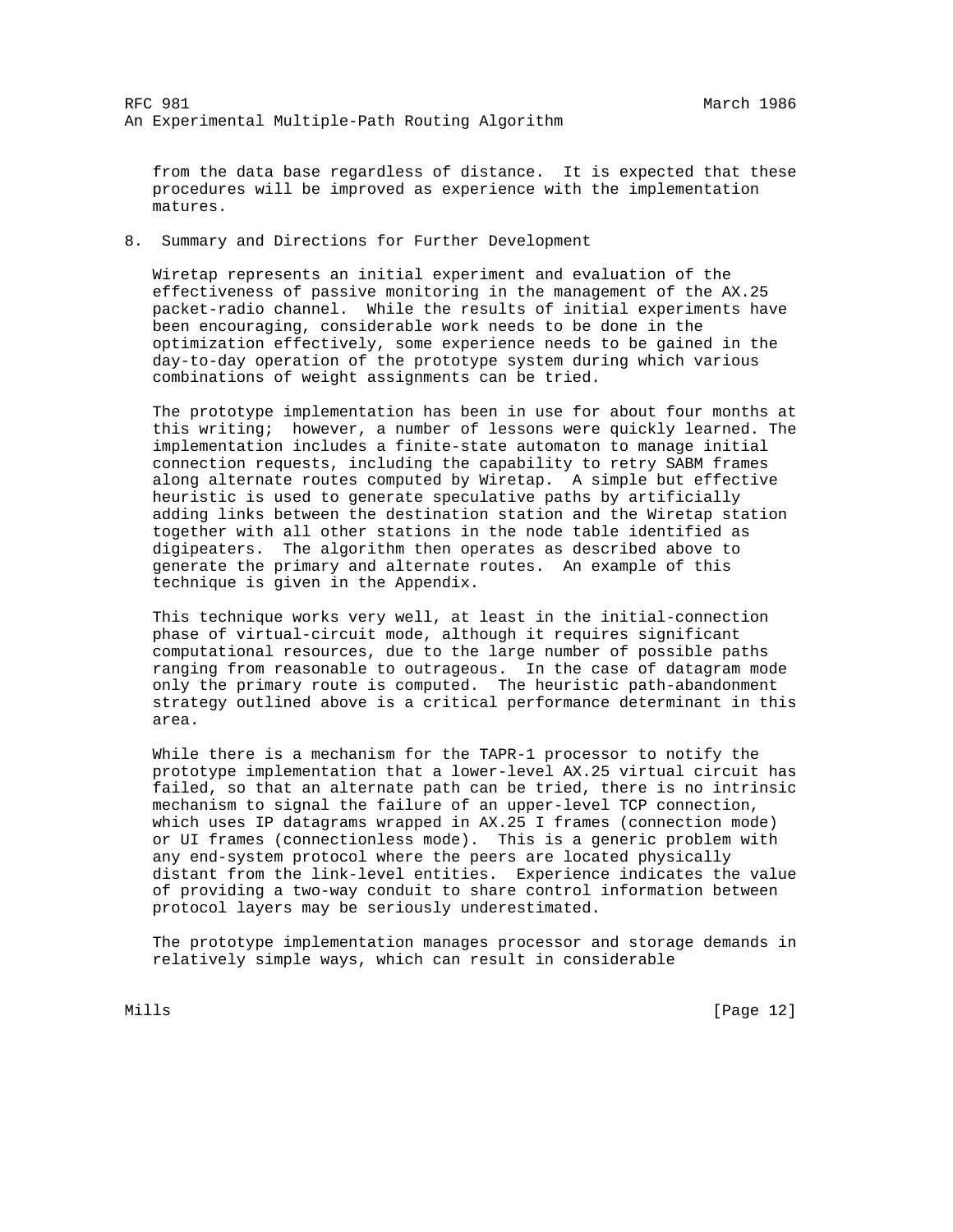inefficiencies. It is apparent that in any widely distributed version of Wiretap these demands will have to be carefully managed. As suggested above, effective provisions to purge old information, especially speculative links, are vital, as well as provisions to control the intervals between route computations, for instance as a function of link state and traffic mode.

 The next step in the evolution towards a fully distributed routing algorithm is the introduction of active probing techniques. This should considerably improve the capability to discover new paths, as well as to fine-tune existing ones. It should be possible to implement an active probing mechanism while maintaining compatibility with the passive-only Wiretap, as well as maintaining compatibilty with other stations using no routing algorithms at all. It does seem that judicious use of beacons to discover and renew paths in the absence of traffic will be required, as well as some kind of echo/reply mechanism similar to the ICMP Echo/Reply support required of Internet hosts.

 In order to take advantage of the flexibility provided by routing algorithms like Wiretap, it will be necessary to revise the AX.25 specification to include "loose" source routing in addition to the present "strict" source routing. Strict source routing requires every forwarding stage (callsign) to be explicitly declared, while loose source routing would allow some or all stages to be left to the discretion of the local routing agent or digipeater. One suggestion would be to devise a special collective indicator or callsign that could signal a Wiretap digipeater to insert the computed route string following its callsign in the AX.25 frame header.

 A particularly difficult area for any routing algorithm is in its detection and reponse to congestion. Some hints on how the existing Wiretap mechanism can be improved are indicated in this document. Additional work, especially with respect to the hidden-station problem, is necessary. Perhaps the most useful feature of all would be a link-quality indication derived from the radio, modem or frame-level procedures (checksum failures). Conceivably, this information could be included in beacon messages broadcast occasionally by the digipeaters.

 It is quite likely that the most effective application of routing algorithms in general will be at the local-area digipeater sites. One reason for this is that these stations may have off-channel trunking facilities that connect different areas and may exchange wide-area routing information via these facilities. The routing information collected by the local-area Wiretap stations could then be exchanged directly with the wide-area sites.

Mills [Page 13]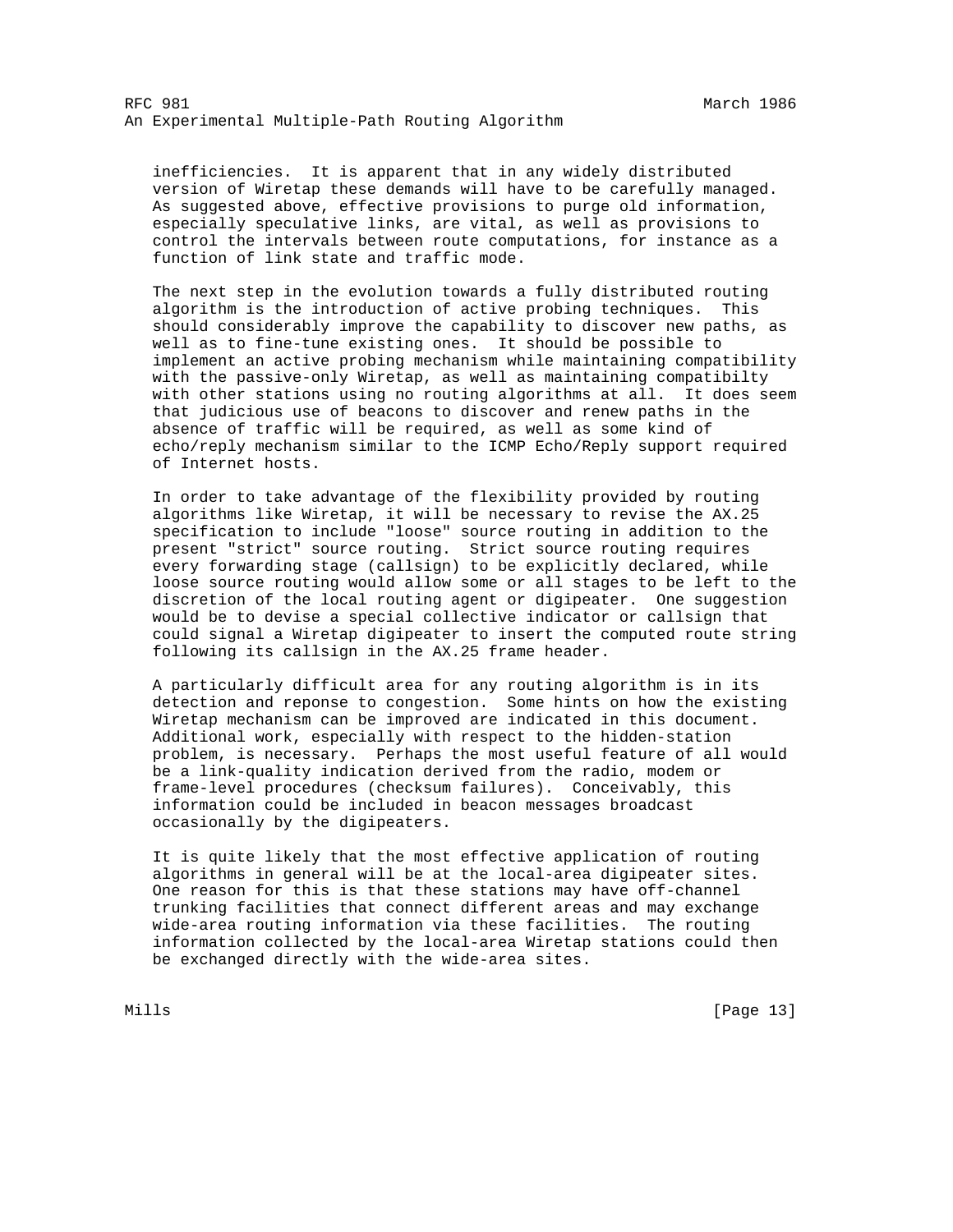- 9. References
	- [1] Forney, G.D., Jr. The Viterbi Algorithm. Proc IEEE 61, 3 (March 1973), 268-278.
	- [2] McQuillan, J., I. Richer and E. Rosen. An overview of the new routing algorithm for the ARPANET. Proc. ACM/IEEE Sixth Data Comm. Symp., November 1979.
	- [3] Mills, D.L. Exterior Gateway Protocol Formal Specification. DARPA Network Working Group Report RFC-904, M/A-COM Linkabit, April 1984.
	- [4] Fox, T.L., (Ed.). AX.25 amateur packet-radio link-layer protocol, Version 2.0. American Radio Relay League, October 1984.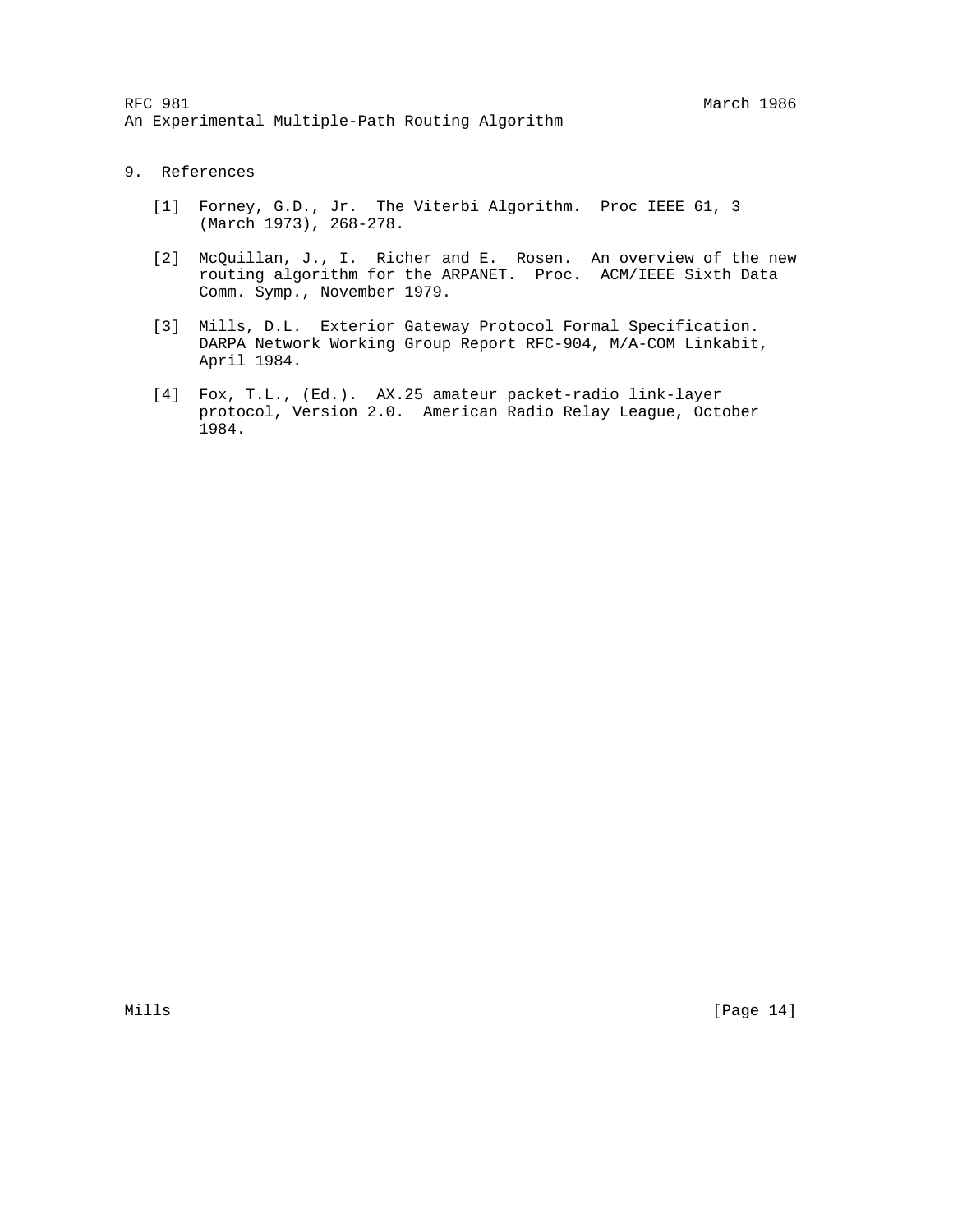### Appendix A. An Example

 An example will illustrate how Wiretap constructs primary and alternate routes given candidate node and link tables. The candidate tables resulted from a scenario monitoring normal traffic on the 145.01-MHz AX.25 packet-radio channel in the Washington, DC, area during a typical 24-hour period. The node and link tables illustrated below give an idea of what the constructed data base looks like, as well as provide the basis for the example.

 Figure 1 illustrates a candidate node table showing the node ID (NID), callsign and related information for each station. The Route field contains the primary route (minimum-distance path), as a string of NIDs from the origination station (NID = 0) to the destination station shown, with the exception of the endpoint NIDs. The absence of a route string indicates the station is directly reachable without the assistance of a digipeater. Note that the originating station is always the first entry in the node table, in this case W3HCF, and is initialized with defaults before the algorithm is started.

|                |                 |     |                 | NID Callsign  Flags Links Last-Rec  Wgt  Route |     |              |
|----------------|-----------------|-----|-----------------|------------------------------------------------|-----|--------------|
| 0              | W3HCF           | 005 | 26              | 15:00:19                                       | 255 |              |
| $\mathbf 1$    | WB4APR-5 017 18 |     |                 | 16:10:38                                       | 30  |              |
| $\overline{a}$ | DPTRID          | 000 | $\mathbf{3}$    | 00:00:00                                       | 210 | $\mathbf 1$  |
| 3              | W9BVD 005       |     | 3 <sup>7</sup>  | 23:24:33                                       | 40  |              |
| 4              | W3IWI 015       |     | 5               | 16:15:30                                       | 35  |              |
| 5              | WB4JFI-5 017    |     | 34              | 16:15:30                                       | 35  |              |
| б              | W3TMZ           | 015 | $2^{\circ}$     | 01:00:49                                       | 150 | 1            |
| 7              | WB4APR-6 017    |     | 14              | 14:56:06                                       | 35  |              |
| 8              | WB4FQR-4 017    |     | $4\overline{ }$ | $06:35:15$ 40                                  |     |              |
| 9              | WD9ARW 015      |     | 3 <sup>7</sup>  | 14:56:04                                       | 115 | 11           |
| 10             | WA4TSC 015      |     | $\mathbf{3}$    | 15:08:53                                       | 115 | 11           |
| 11             | WA4TSC-1 017    |     | 9               | 15:49:15                                       | 35  |              |
| 12             | KJ3E 015        |     | $\overline{4}$  | 15:57:26                                       | 155 | $\mathbf{1}$ |
| 13             | WB2RVX 017      |     | $\mathbf{3}$    | 09:19:46 135                                   |     | 7            |
| 14             | AK3P 015        |     | $\overline{a}$  | $12:57:53$ 185                                 |     | 7 15         |
| 15             | AK3P-5 016      |     | $\overline{4}$  | $12:57:53$ 135                                 |     | 7            |
| 16             | KC2TN 017       |     | $\mathbf{3}$    | 04:01:17                                       | 135 | 7            |
| 17             | WA4ZAJ 015      |     | $\overline{a}$  | 21:41:24                                       | 240 | 5            |
| 18             | KB3DE 015       |     | $\mathbf{3}$    | 23:38:16                                       | 35  |              |
| 19             | K4CG            | 015 | 3 <sup>7</sup>  | 13:29:14                                       | 35  |              |
| 20             | WB2MNF 015      |     | $\overline{a}$  | 04:01:17                                       | 180 | 7 16         |
| 21             | K4NGC           | 015 | $\mathbf{3}$    | 14:57:44                                       | 90  | 8            |
| 22             | K3SLV 005       |     | $\overline{a}$  | $03:40:01$ 160                                 |     | $\mathbf{1}$ |

Mills [Page 15]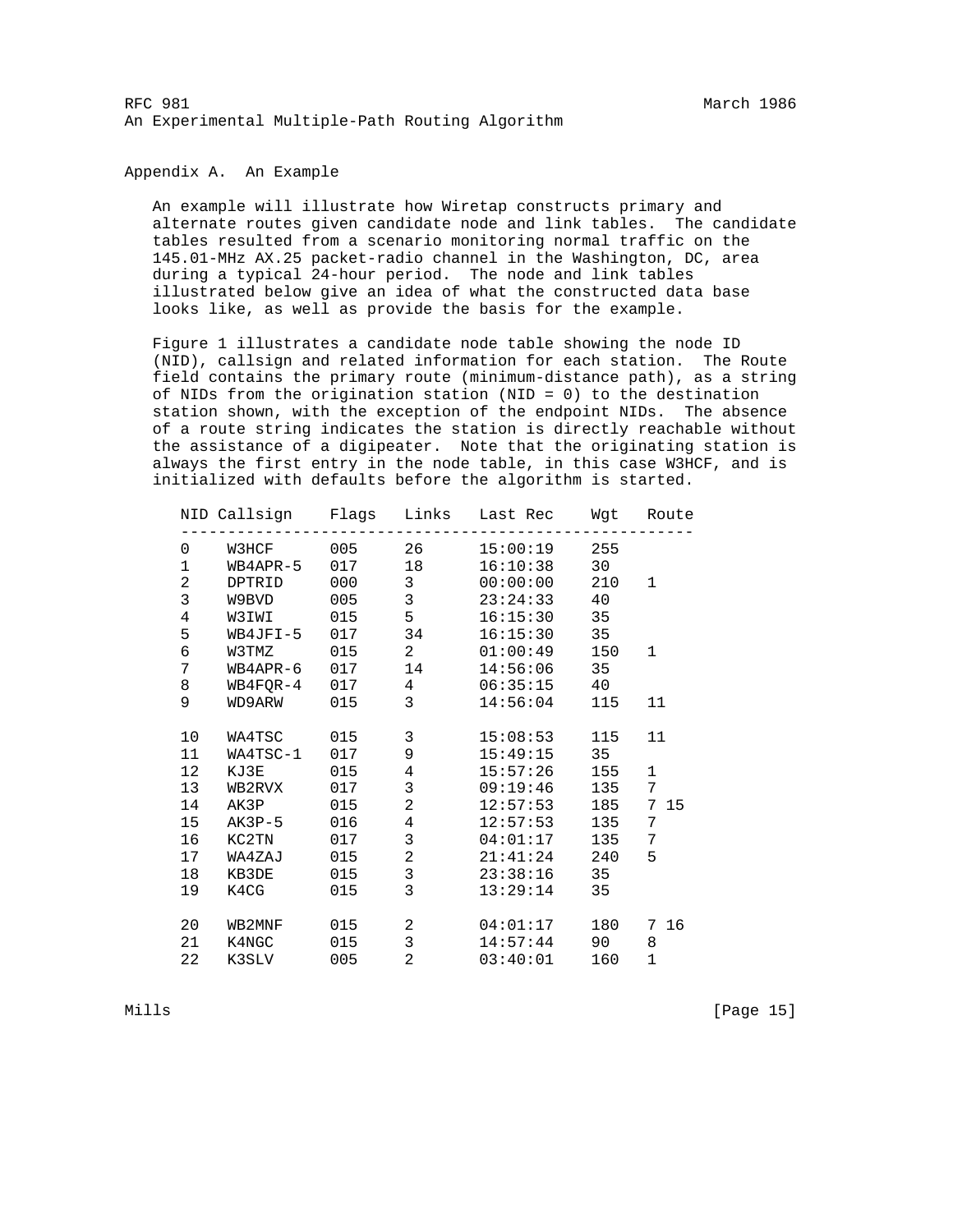| 23 | KA4USE-1  | 017 | 6                       | 14:57:44 | 35  |                      |
|----|-----------|-----|-------------------------|----------|-----|----------------------|
| 24 | K4AF      | 005 | 3                       | 12:46:38 | 40  |                      |
| 25 | WB4UNB    | 015 | $\sqrt{2}$              | 06:45:09 | 240 | 5                    |
| 26 | PK64      | 005 | 3                       | 02:50:54 | 40  |                      |
| 27 | $N4JOG-2$ | 015 | 3                       | 13:24:53 | 35  |                      |
| 28 | KX3C      | 015 | $\overline{4}$          | 02:57:29 | 35  |                      |
| 29 | W3CSG     | 015 | $\overline{4}$          | 06:10:17 | 115 | 11                   |
| 30 | WD4SKQ    | 015 | 3                       | 16:00:33 | 35  |                      |
| 31 | WA7DPK    | 015 | 3                       | 01:28:11 | 35  |                      |
| 32 | N4JGQ     | 015 | $\overline{3}$          | 22:57:50 | 35  |                      |
| 33 | K3AEE     | 005 | $\overline{3}$          | 03:52:43 | 40  |                      |
| 34 | WB3ANQ    | 015 | $\overline{3}$          | 04:01:27 | 140 | 7                    |
| 35 | K2VPR     | 015 | $\overline{a}$          | 12:07:51 | 240 | 5                    |
| 36 | G4MZF     | 015 | $\mathsf{3}$            | 01:38:30 | 35  |                      |
| 37 | KA3ERW    | 015 | $\overline{c}$          | 03:11:17 | 155 | $\mathbf 1$          |
| 38 | WB3ILO    | 015 | $\overline{c}$          | 02:10:34 | 140 | $7\overline{ }$      |
| 39 | KB3FN-5   | 016 | $\overline{4}$          | 06:10:17 | 110 | 11                   |
| 40 | KS3Q      | 015 | 5                       | 15:54:57 | 35  |                      |
| 41 | WA3WUL    | 015 | $\overline{c}$          | 03:36:18 | 135 | 7                    |
| 42 | N3EGE     | 015 | 3                       | 15:58:01 | 160 | $1\,$                |
| 43 | N4JMQ     | 015 | $\overline{a}$          | 08:02:58 | 185 | $7\phantom{.}$<br>13 |
| 44 | K3JYD-5   | 016 | 5                       | 15:58:01 | 155 | $\mathbf 1$          |
| 45 | KA4TMB    | 015 | $\overline{3}$          | 16:15:23 | 115 | 11                   |
| 46 | KC3Y      | 015 | $\overline{\mathbf{c}}$ | 04:14:36 | 155 | $\mathbf 1$          |
| 47 | W4CTT     | 005 | $\overline{2}$          | 12:21:33 | 245 | 5                    |
| 52 | K3JYD     | 015 | $\boldsymbol{2}$        | 02:16:52 | 155 | $\mathbf 1$          |
| 54 | WA5WTF    | 015 | $\overline{c}$          | 02:01:20 | 240 | 5                    |
| 55 | KA4USE    | 005 | 3                       | 23:56:02 | 105 | 23                   |
| 56 | N3BRQ     | 005 | $\overline{c}$          | 02:00:36 | 40  |                      |
| 57 | KC4B      | 015 | $\overline{2}$          | 22:10:37 | 240 | 5                    |
| 58 | WA5ZAI    | 005 | $\overline{2}$          | 12:44:03 | 40  |                      |
| 59 | K4UW      | 005 | $\overline{c}$          | 02:36:05 | 40  |                      |
| 60 | K3RH      | 015 | $\overline{2}$          | 01:20:47 | 135 | 7                    |
| 61 | N4KRR     | 015 | 3                       | 10:56:50 | 35  |                      |
| 62 | K4XY      | 015 | $\overline{2}$          | 04:53:16 | 240 | 5                    |
| 64 | WA6YBT    | 015 | $\overline{a}$          | 05:13:07 | 190 | 7<br>15              |

## Figure 1. Candidate Node Table

 In the above table the Dist field shows the total distance of the primary route, the Links field shows the complexity factor, which is the number of links incident at that node (plus one), and the Last Rec field shows the time (UT) the station was last heard, directly or indirectly. The Flags field shows, among other things, which stations

Mills [Page 16]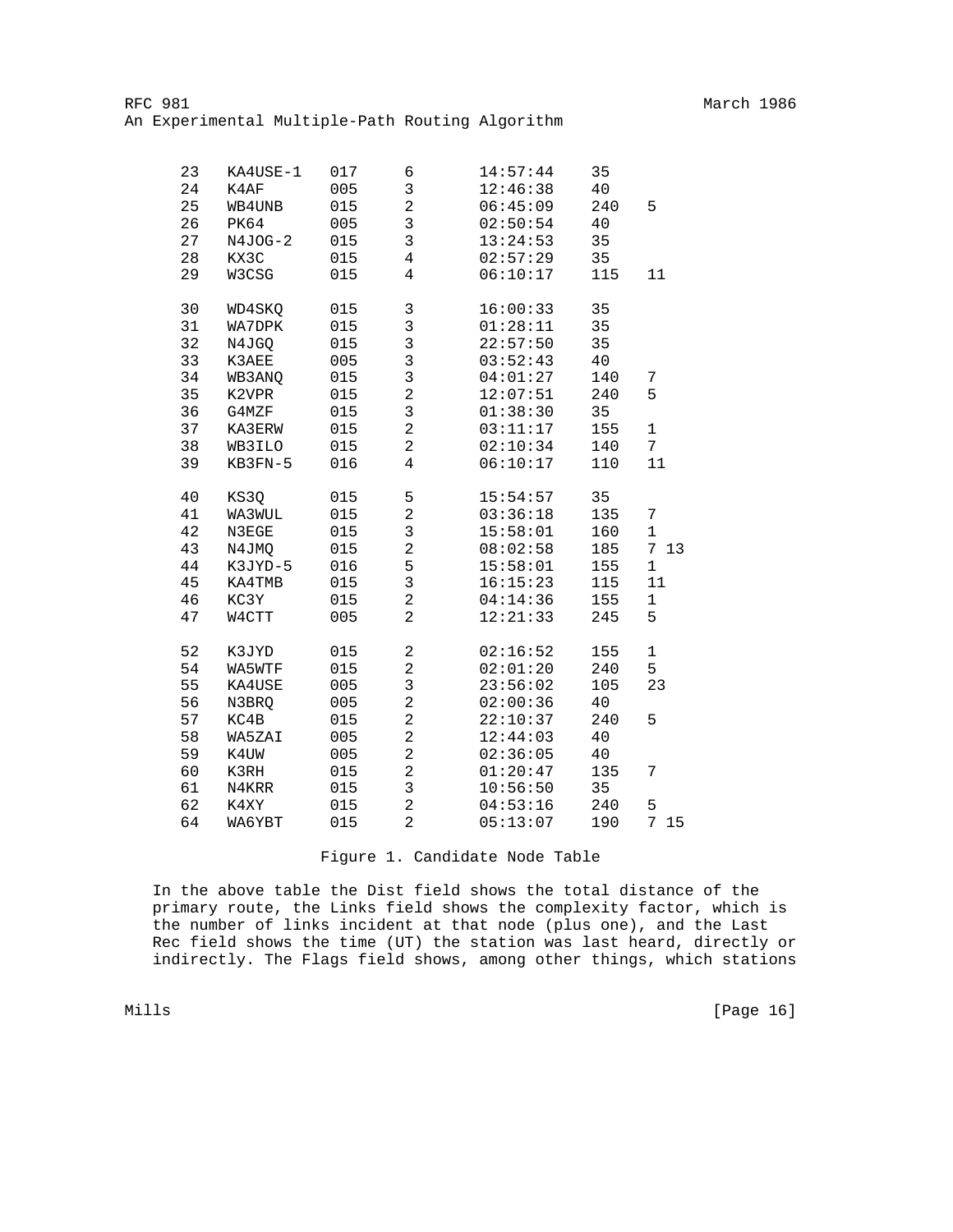have originated frames and which have digipeated them. The bits in this field, which is in octal format, are interpeted as follows (bit 0 is the rightmost bit):

| Bit. | Function                                                                                                        |
|------|-----------------------------------------------------------------------------------------------------------------|
| 2    | originating station<br>digipeater station<br>station heard (Last Rec column)<br>station synchronized connection |

 Among the 58 stations shown in Figure 1 are eleven digipeaters, all but three of which also originate traffic. All but twelve stations have either originated or digipeated a synchronized connection and only one "station" DPTRID, actually a beacon, has not been heard to either originate or digipeat traffic.

 Figure 2 illustrates a candidate node table of 98 links showing the from-NID, to-NID, Flags and Age information for each link as collected. The bits in the Flags field, which is in octal format, are interpeted as follows (bit 0 is the rightmost bit):

| Bit | Function     |
|-----|--------------|
|     | source       |
|     | digipeated   |
|     | heard        |
|     | synchronized |
|     | reciprocal   |

| From | To       | Flags | Age | From | Tо       | Flags | Aqe |
|------|----------|-------|-----|------|----------|-------|-----|
| 5    | 0        | 017   | 0   |      | $\Omega$ | 037   | 5   |
| 4    |          | 015   | 0   | 5    | 4        | 035   | 0   |
| 4    |          | 015   | 28  | 7    | 0        | 017   | 60  |
| 9    | 5        | 015   | 60  |      | 5        | 006   | 56  |
| 4    | 7        | 015   | 60  | 11   | $\Omega$ | 017   | 24  |
| 7    | 15       | 036   | 62  | 7    | 13       | 037   | 60  |
| 12   |          | 015   | 71  | 15   | 14       | 035   | 62  |
| 7    | 16       | 037   | 70  | 12   | 5        | 015   | 71  |
| 19   | $\Omega$ | 015   | 61  | 16   | 20       | 035   | 70  |
| 5    | 11       | 036   | 60  | 23   | 0        | 017   | 60  |
| 5    | 24       | 035   | 73  | 30   | $\Omega$ | 015   | 71  |
| 29   | 11       | 015   | 69  | 5    | 29       | 035   | 73  |
| 8    | 21       | 035   | 67  | 8    | 5        | 017   | 67  |
| 31   | 0        | 015   | 72  | 31   | 5        | 015   | 72  |
| 32   |          | 015   | 74  | 32   | 5        | 015   | 69  |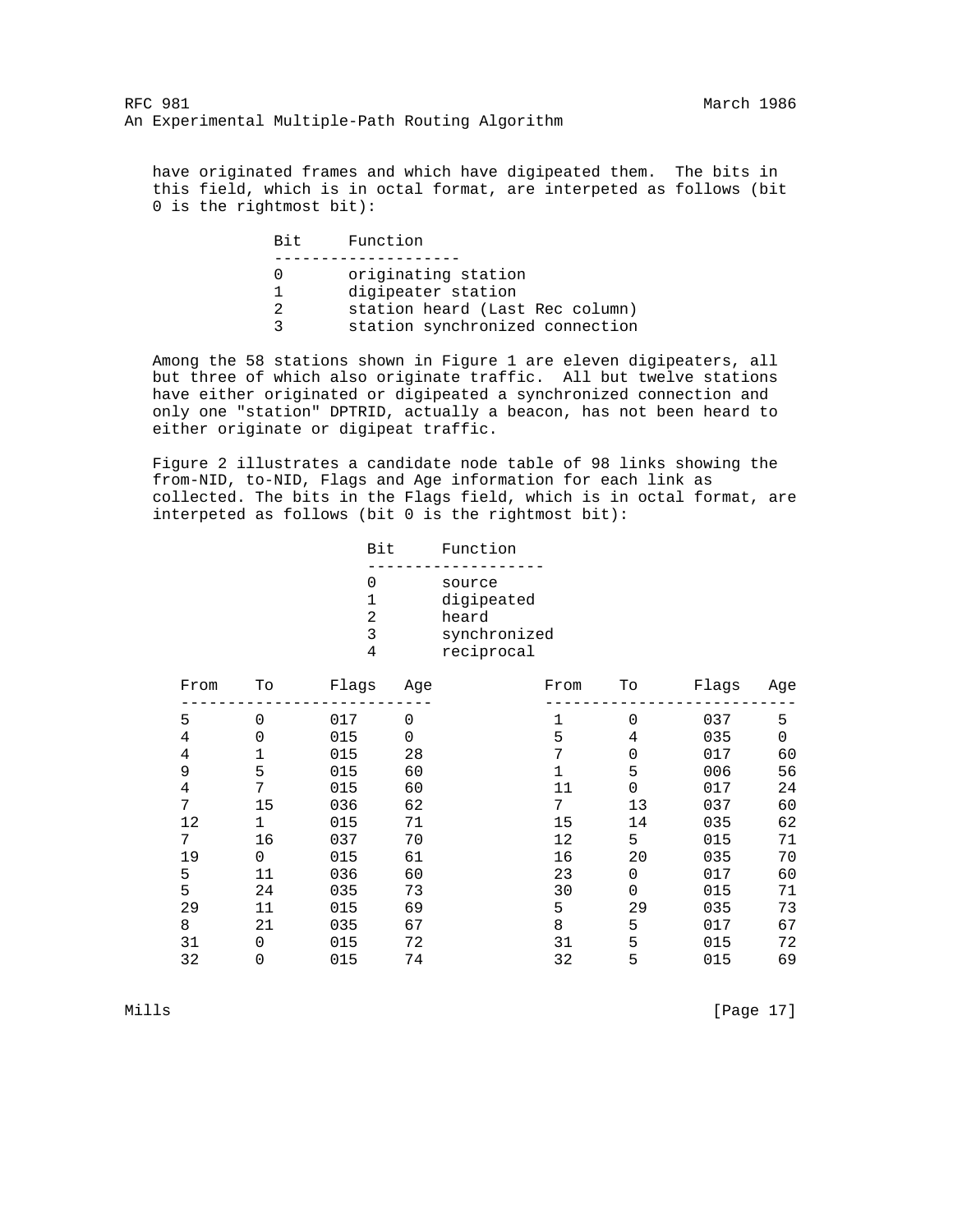| 40           | 5                   | 015 | 17 | 40             | 0                   | 015 | 19           |
|--------------|---------------------|-----|----|----------------|---------------------|-----|--------------|
| 34           | $7\overline{ }$     | 015 | 70 | 35             | 5                   | 015 | 62           |
| $\mathbf 1$  | 40                  | 035 | 74 | 38             | 7                   | 015 | 71           |
| 5            | 36                  | 035 | 72 | 45             | 5                   | 015 | $\mathsf{O}$ |
| 36           | 0                   | 015 | 72 | 5              | 30                  | 035 | 14           |
| 37           | $\mathbf 1$         | 015 | 70 | 44             | 5                   | 016 | 14           |
| 12           | 44                  | 015 | 17 | 46             | $\mathbf 1$         | 015 | 69           |
| 34           | $\mathbf 1$         | 015 | 72 | 44             | $1\,$               | 016 | 70           |
| 5            | 23                  | 036 | 60 | 9              | 11                  | 015 | 79           |
| $10$         | 11                  | 015 | 60 | $\mathbf 1$    | 6                   | 035 | 72           |
| 27           | 5                   | 015 | 61 | 11             | $\mathbf 1$         | 006 | 83           |
| 45           | 11                  | 015 | 76 | 52             | $\mathbf 1$         | 015 | 71           |
| 5            | 2                   | 000 | 14 | 8              | $\mathsf{O}\xspace$ | 005 | 76           |
| 57           | 5                   | 015 | 75 | 17             | 5                   | 015 | 75           |
| $\mathsf{3}$ | 0                   | 005 | 74 | $\mathbf{3}$   | 5                   | 005 | 74           |
| 26           | 5                   | 005 | 71 | 26             | $\mbox{O}$          | 005 | 74           |
| 18           | 5                   | 015 | 74 | 18             | $\mbox{O}$          | 015 | 74           |
| 55           | 5                   | 005 | 73 | 24             | $\mathsf{O}\xspace$ | 005 | 62           |
| 61           | $\mathsf{O}\xspace$ | 015 | 63 | 55             | 23                  | 005 | 73           |
| 54           | 5                   | 015 | 71 | 61             | 5                   | 015 | 63           |
| 59           | 0                   | 005 | 71 | 56             | $\mathsf{O}\xspace$ | 005 | 71           |
| 5            | 7                   | 006 | 71 | 7 <sup>1</sup> | 60                  | 035 | 72           |
| 28           | 0                   | 015 | 71 | 62             | 5                   | 015 | 69           |
| $\mathbf 1$  | 7                   | 036 | 70 | 28             | 5                   | 015 | 71           |
| 7            | 41                  | 035 | 70 | 28             | $\mathbf{1}$        | 015 | 71           |
| 58           | $\mathsf{O}\xspace$ | 005 | 62 | $\mathbf{1}$   | 22                  | 005 | 70           |
| 33           | 7                   | 005 | 70 | 33             | 0                   | 005 | 70           |
| 64           | 15                  | 015 | 69 | 25             | 5                   | 015 | 67           |
| 39           | 10                  | 035 | 68 | 11             | 39                  | 036 | 68           |
| 43           | 13                  | 015 | 65 | 29             | 39                  | 015 | 68           |
| 40           | $7\overline{ }$     | 015 | 62 | 47             | 5                   | 005 | 62           |
| 19           | 23                  | 015 | 61 | 27             | 0                   | 015 | 61           |
| 42           | $\mathbf 1$         | 005 | 23 | 23             | 21                  | 035 | 60           |
| $\mathbf 1$  | $\overline{2}$      | 000 | 5  | 42             | 44                  | 015 | $14$         |

# Figure 2. Candidate Link Table

 The following tables illustrate the operation of the routing algorithm in several typical scenarios. Each line in the table represents the step where an entry is extracted from the path list and new entries are determined. The "Step" column indexes each step, while the "To" column indicates the NID of the station at that step. The "Ptr" column is the index of the preceeding step along the path to the destination, while the "Hop" and "Dist" columns represent the total hop count and computed distance along that path.

Mills [Page 18]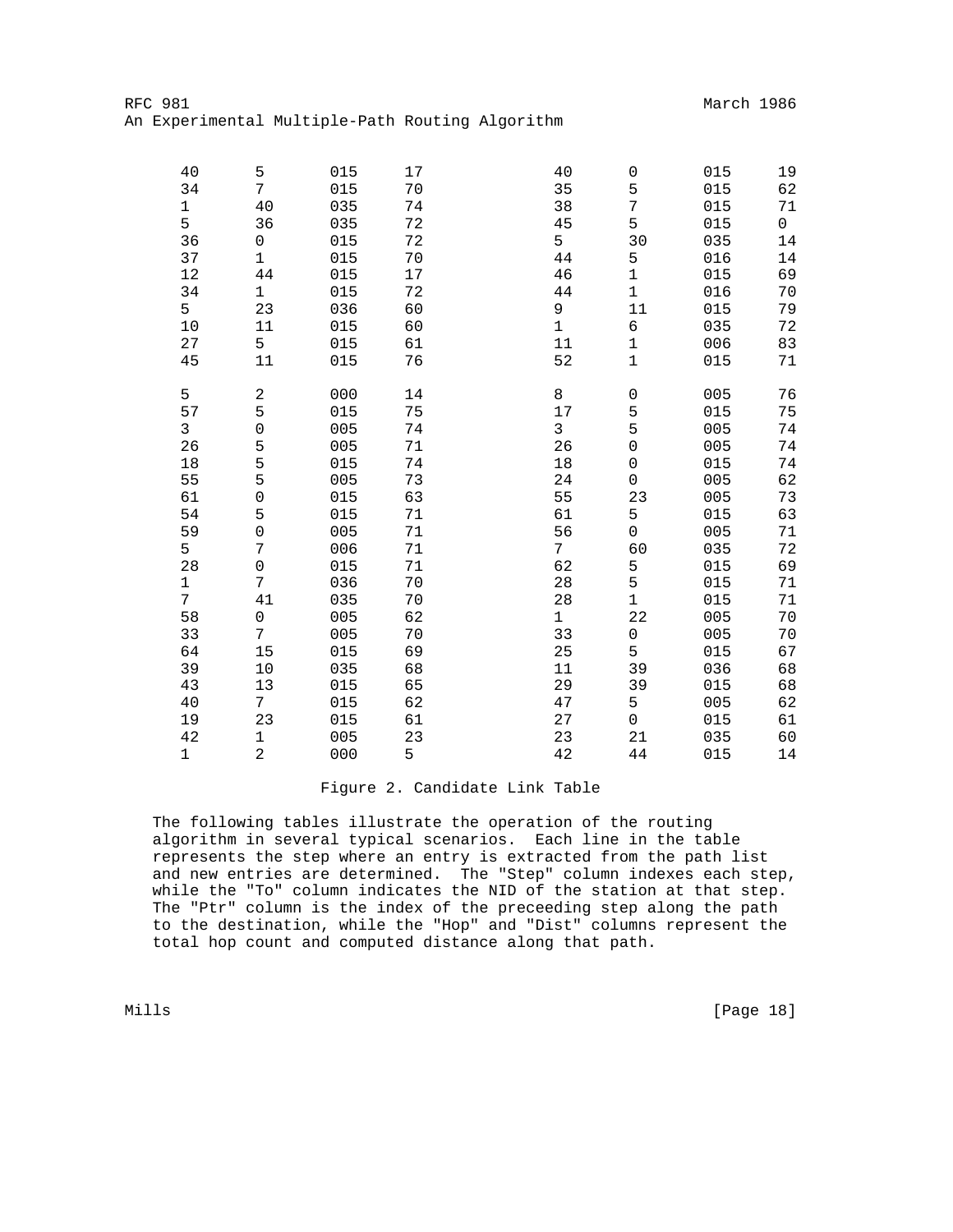Following is a fairly typical example where the destination station is not directly reachable, but several multiple-hop paths exist via various digipeaters. The algorithm finds four digipeaters: 1, 5, 11 and 39, all but the last of which are directly reachable from the originating station, to generate two routes of two hops and two of three hops, as shown below. Note that only the steps leading to complete paths are shown.

| Step | Destination: 29 Station: W3CSG<br>NID | Ptr            | Hop            | Dist     | Comments                    |  |
|------|---------------------------------------|----------------|----------------|----------|-----------------------------|--|
|      |                                       |                |                |          |                             |  |
| 0    | 29                                    | $\Omega$       | 0              | $\Omega$ |                             |  |
|      | 5                                     | 0              |                | 30       |                             |  |
| 2    | 11                                    | 0              |                | 35       |                             |  |
| 3    | 39                                    | 0              |                | 35       |                             |  |
| 4    | 0                                     |                | 2              | 235      | Complete path: $0 \t5 \t29$ |  |
| 35   | 0                                     | 2              | 2              | 115      | Complete path: 0 11 29      |  |
| 37   | 9                                     | 2              | 2              | 115      |                             |  |
| 38   | 10                                    | 2              | 2              | 115      |                             |  |
| 39   | 1                                     | 2              | 2              | 120      |                             |  |
| 40   | 45                                    | $\overline{2}$ | 2              | 115      |                             |  |
| 41   | 39                                    | $\overline{2}$ | 2              | 110      |                             |  |
| 42   | 11                                    | 3              | 2              | 85       |                             |  |
| 43   | 10                                    | 3              | $\overline{2}$ | 85       |                             |  |
| 46   | $\Omega$                              | 39             | 3              | 240      | Complete path: $0$ 1 11 29  |  |
| 63   | 0                                     | 42             | 3              | 165      | Complete path: 0 11 39 29   |  |

 The algorithm ranks these routes first by distance and then by order in the list, so that the two-hop route at  $N = 35$  would be chosen first, followed by the three-hop route at  $N = 63$ , the two-hop route at  $N = 4$  and, finally the three-hop route at  $N = 46$ . The reason why the second choice is a three-hop route and the third a two-hop route is because of the extreme congestion at the digipeater station 5, which has 34 incident links.

 Following is an example showing how the path-pruning mechanisms operate to limit the scope of exploration to those paths most likely to lead to useful routes. The algorithm finds one two-hop route and four three-hop routes. In this example the complete list is shown, including all the steps which are abandond for the reasons given.

Mills [Page 19]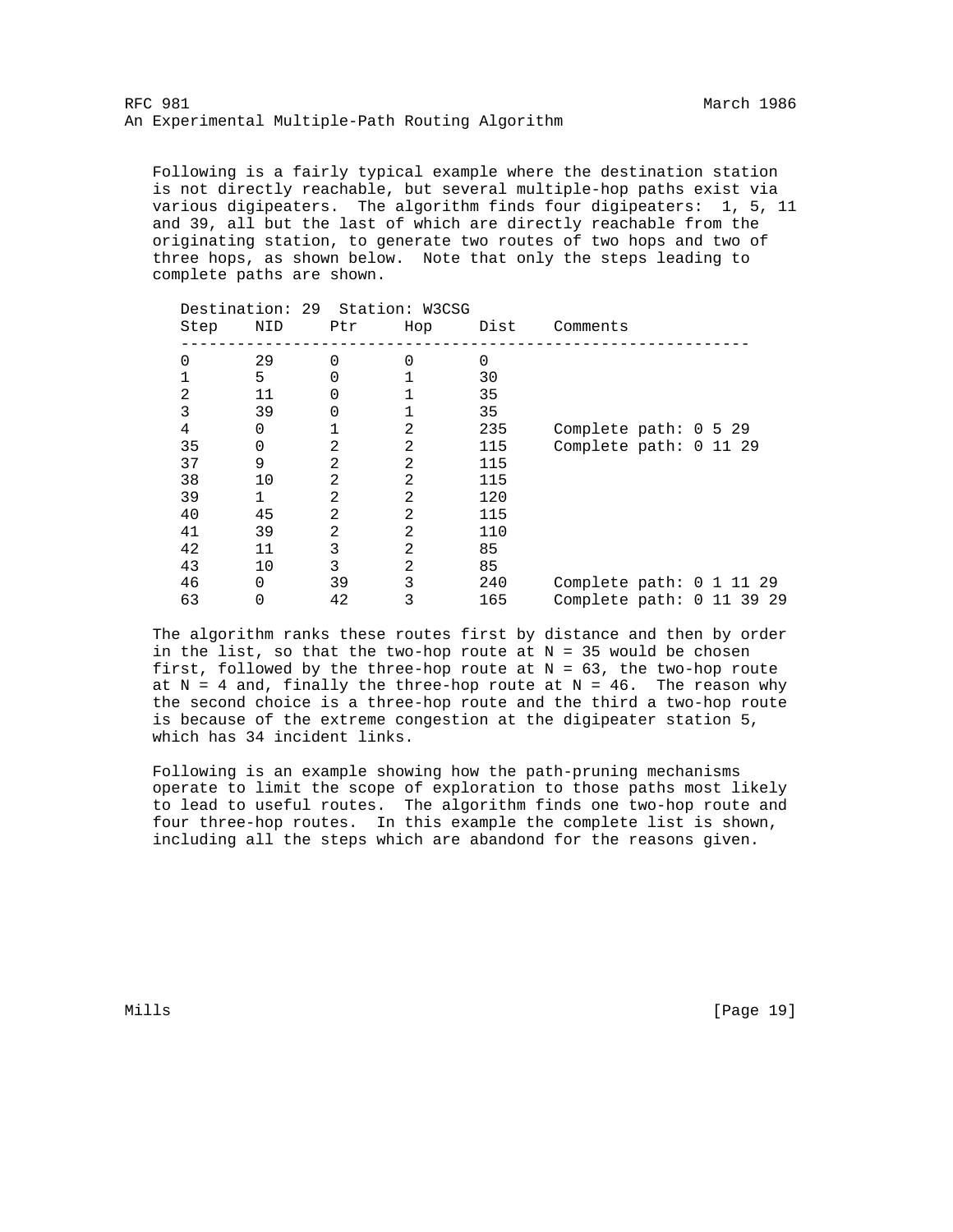| Step           | Destination: 13<br>NID | Ptr            | Station: WB2RVX<br>Hop | Dist        | Comments                 |
|----------------|------------------------|----------------|------------------------|-------------|--------------------------|
| 0              | 13                     | 0              | 0                      | $\mathsf 0$ |                          |
| $\mathbf 1$    | 7                      | $\mathsf 0$    | $\mathbf 1$            | 30          |                          |
| $\overline{a}$ | 43                     | $\mathsf 0$    | $\mathbf 1$            | 35          | No path                  |
| 3              | 0                      | $\mathbf 1$    | $\overline{c}$         | 135         | Complete path: 0 7 13    |
| $\,4$          | $\overline{4}$         | $\mathbf{1}$   | $\overline{a}$         | 135         |                          |
| 5              | 15                     | $\mathbf 1$    | $\overline{c}$         | 130         |                          |
| 6              | 16                     | $\mathbf 1$    | $\overline{a}$         | 130         |                          |
| 7              | 34                     | $\mathbf 1$    | $\overline{c}$         | 135         |                          |
| 8              | 38                     | $\mathbf 1$    | $\overline{a}$         | 135         | No path                  |
| 9              | 60                     | $\mathbf 1$    | $\overline{a}$         | 130         | No path                  |
| 10             | 5                      | 1              | 2                      | 140         | Max distance 310         |
| 11             | $\mathbf 1$            | $\mathbf 1$    | $\overline{c}$         | 130         |                          |
| 12             | 41                     | $\mathbf 1$    | $\overline{c}$         | 130         | No path                  |
| 13             | 33                     | $\mathbf{1}$   | $\overline{c}$         | 140         |                          |
| 14             | 40                     | $\mathbf 1$    | $\overline{c}$         | 135         |                          |
| 15             | 5                      | $\overline{4}$ | 3                      | 210         | Max distance 380         |
| 16             | 0                      | $\overline{4}$ | $\mathfrak{Z}$         | 215         | Complete path: 0 4 7 13  |
| 17             | $\mathbf 1$            | $\overline{4}$ | 3                      | 215         | Max distance 305         |
| 18             | 14                     | 5              | 3                      | 180         | Max hops 4               |
| 19             | 64                     | 5              | 3                      | 185         | Max hops 4               |
| 20             | 20                     | 6              | 3                      | 175         | Max hops 4               |
| 21             | $\mathbf 1$            | $\overline{7}$ | 3                      | 205         | Max distance 295         |
| 22             | 0                      | $11\,$         | $\mathfrak{Z}$         | 250         | Complete path: 0 1 7 13  |
| 23             | $\overline{4}$         | 11             | 3                      | 255         | Max distance 300         |
| 24             | 12                     | $11\,$         | 3                      | 255         | Max distance 295         |
| 25             | 40                     | 11             | 3                      | 250         | Max distance 295         |
| 26             | 37                     | 11             | $\mathsf{3}$           | 255         | Max distance 285         |
| 27             | 46                     | 11             | 3                      | 255         | Max distance 285         |
| 28             | 44                     | 11             | 3                      | 255         | Max distance 280         |
| 29             | 34                     | 11             | 3                      | 255         | Max distance 290         |
| 30             | 6                      | 11             | 3                      | 250         | Max distance 280         |
| 31             | 52                     | 11             | 3                      | 255         | Max distance 285         |
| 32             | 28                     | 11             | 3                      | 255         | Max distance 295         |
| 33             | 0                      | 13             | 3                      | 215         | Complete path: 0 33 7 13 |
| 34             | 0                      | 14             | $\mathsf 3$            | 215         | Complete path: 0 40 7 13 |
| 35             | 5                      | 14             | 3                      | 215         | Max distance 385         |
| 36             | $\mathbf{1}$           | 14             | $\overline{3}$         | 210         | Max distance 300         |

 The steps labelled "No path" are abandonded because no links could be found satisfying the constraints: (a) to-NID or from-NID matching the NID of the step, (b) loop-free or (c) total path distance less

Mills [Page 20]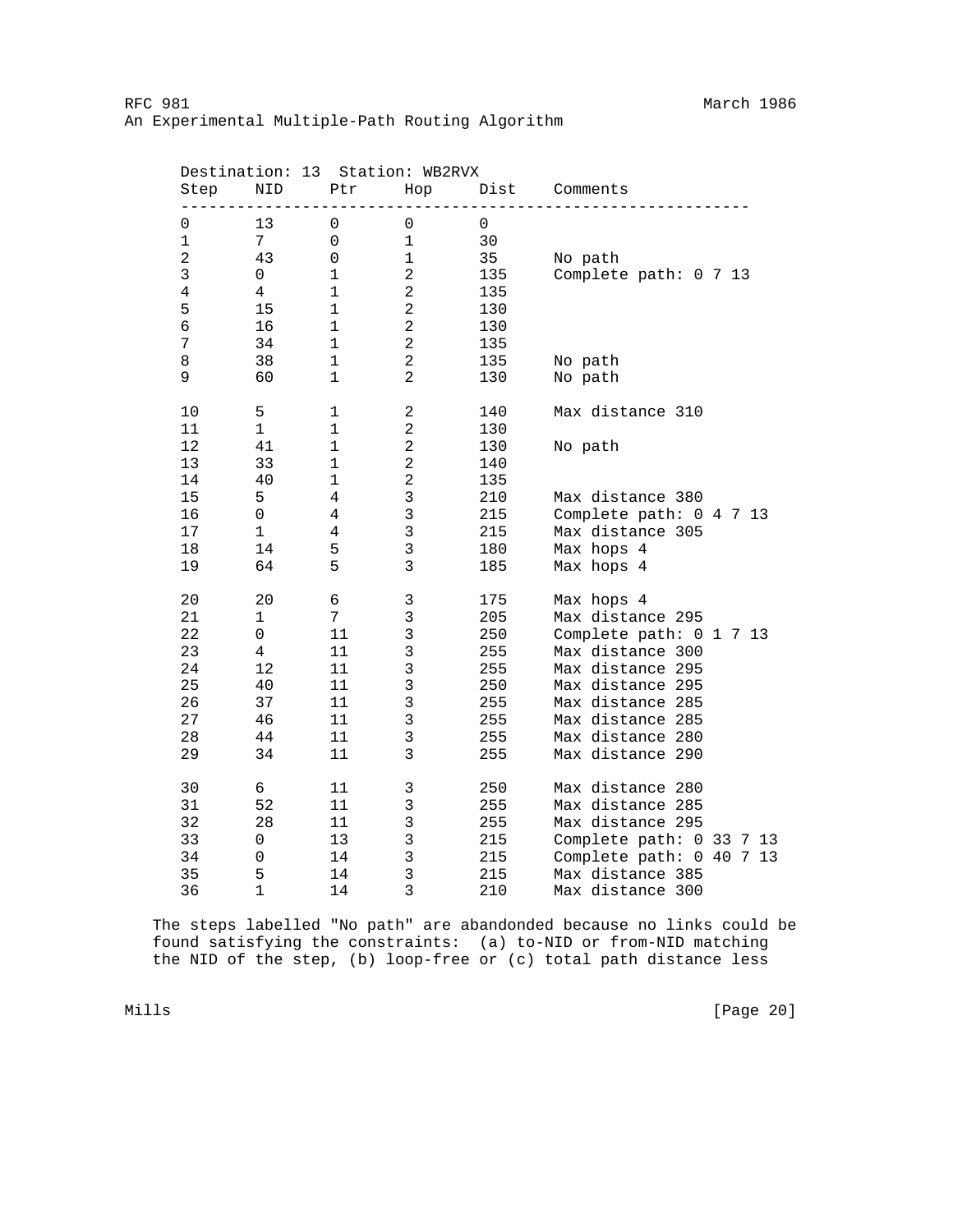than 256. The steps labelled "Max distance" are abandonded because the total distance, computed as the sum of the Dist value plus the weighted node factors, would exceed 256 as shown. The steps labelled "Max hops" are abandonded because the total hop count would exceed the minimum hop count (plus one) as shown.

 Although this example shows the computations for all alternate routes, if only the primary route is required all steps with total distance greater than the minimum-distance (135) can be abandonded. In this particular case path exploration terminates after only 14 steps.

 The following example shows a typical scenario involving a previously unknown station; that is, one not already in the data base. Although not strictly part of the algorithm itself, the strategy in the present system is to generate speculative paths consisting of an imputed direct link between the originating station and the destination station, together with imputed direct links between each digipeater in the data base and the destination station. The new links created will time out according to the cache-management mechanism in about fifteen minutes.

 In the following example the destination station is 74, which results in the following additions to the link table:

| $fm-NID$         | To-NID | Flags | Node Type  |
|------------------|--------|-------|------------|
| $\left( \right)$ | 74     | 000   | Originator |
| 1                | 74     | 000   | Digipeater |
| 5                | 74     | 000   | Digipeater |
| 7                | 74     | 000   | Digipeater |
| 8                | 74     | 000   | Digipeater |
| 11               | 74     | 000   | Digipeater |
| 13               | 74     | 000   | Digipeater |
| 15               | 74     | 000   | Digipeater |
| 16               | 74     | 000   | Digipeater |
| 23               | 74     | 000   | Digipeater |
| 39               | 74     | 000   | Digipeater |
| 44               | 74     | 000   | Digipeater |

 There are eleven digipeaters involved, not all of which may be used. The resulting primary route and five alternate routes are shown below. Note that only five of the eleven digipeaters are used. The remainder were either too far away or too heavily congested. Note that only the list entries leading to complete paths are shown.

Mills [Page 21]